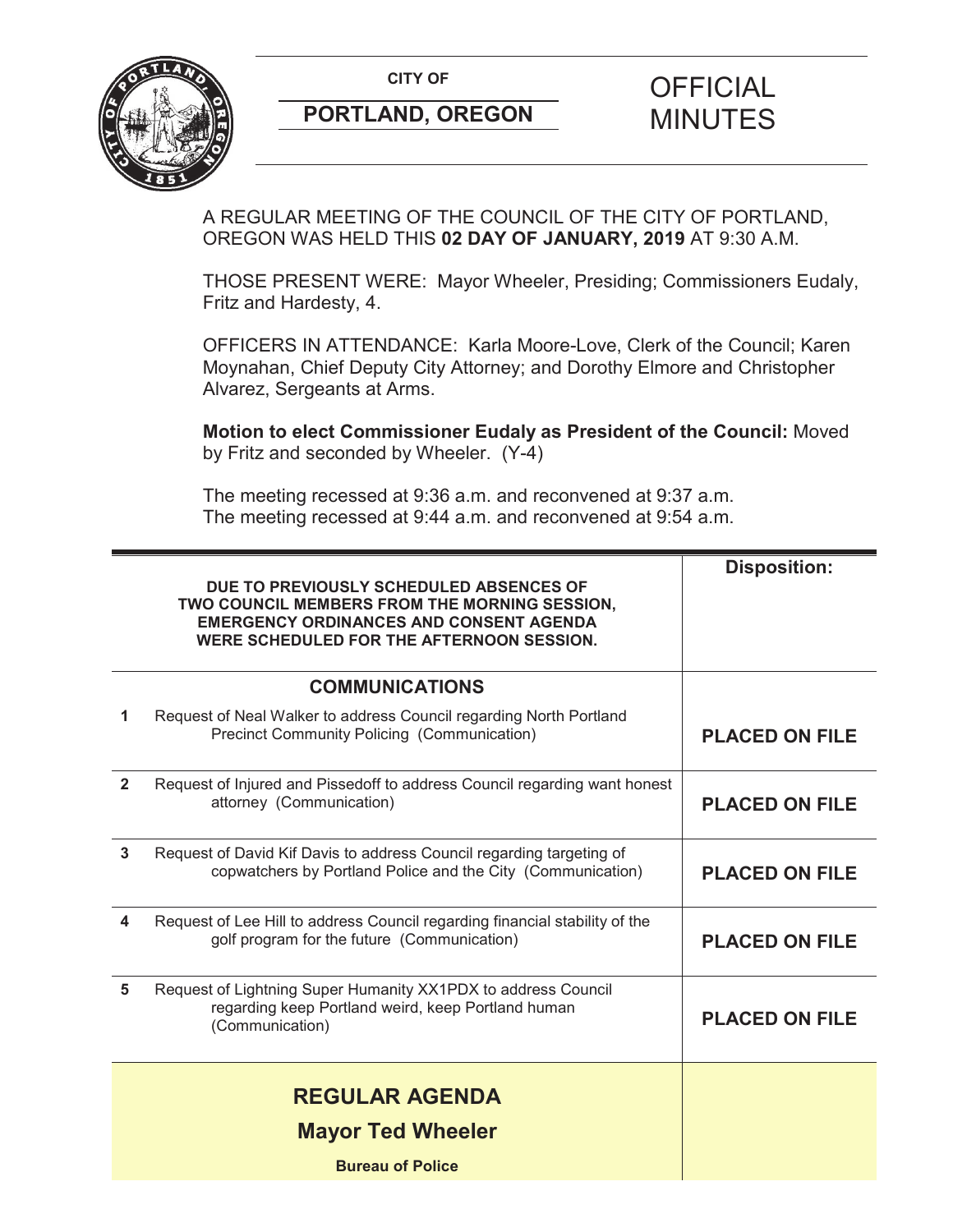|     | January 2, 2019                                                                                                                                                    |        |
|-----|--------------------------------------------------------------------------------------------------------------------------------------------------------------------|--------|
| 6   | Update Burglary and Alarm Systems Code with current practices and<br>definitions for alarm permitting (Second Reading Agenda 1349;<br>replace Code Chapter 14B.10) | 189329 |
|     | $(Y-4)$                                                                                                                                                            |        |
|     | <b>Office of Management and Finance</b>                                                                                                                            |        |
|     | Authorize agreement with Lloyd B.I.D., Inc. for program management in<br>the Lloyd Business District (Second Reading Agenda 1312)<br>$(Y-4)$                       | 189330 |
| Λ + | $10.02 \times m$ Council research                                                                                                                                  |        |

At 10:03 a.m., Council recessed.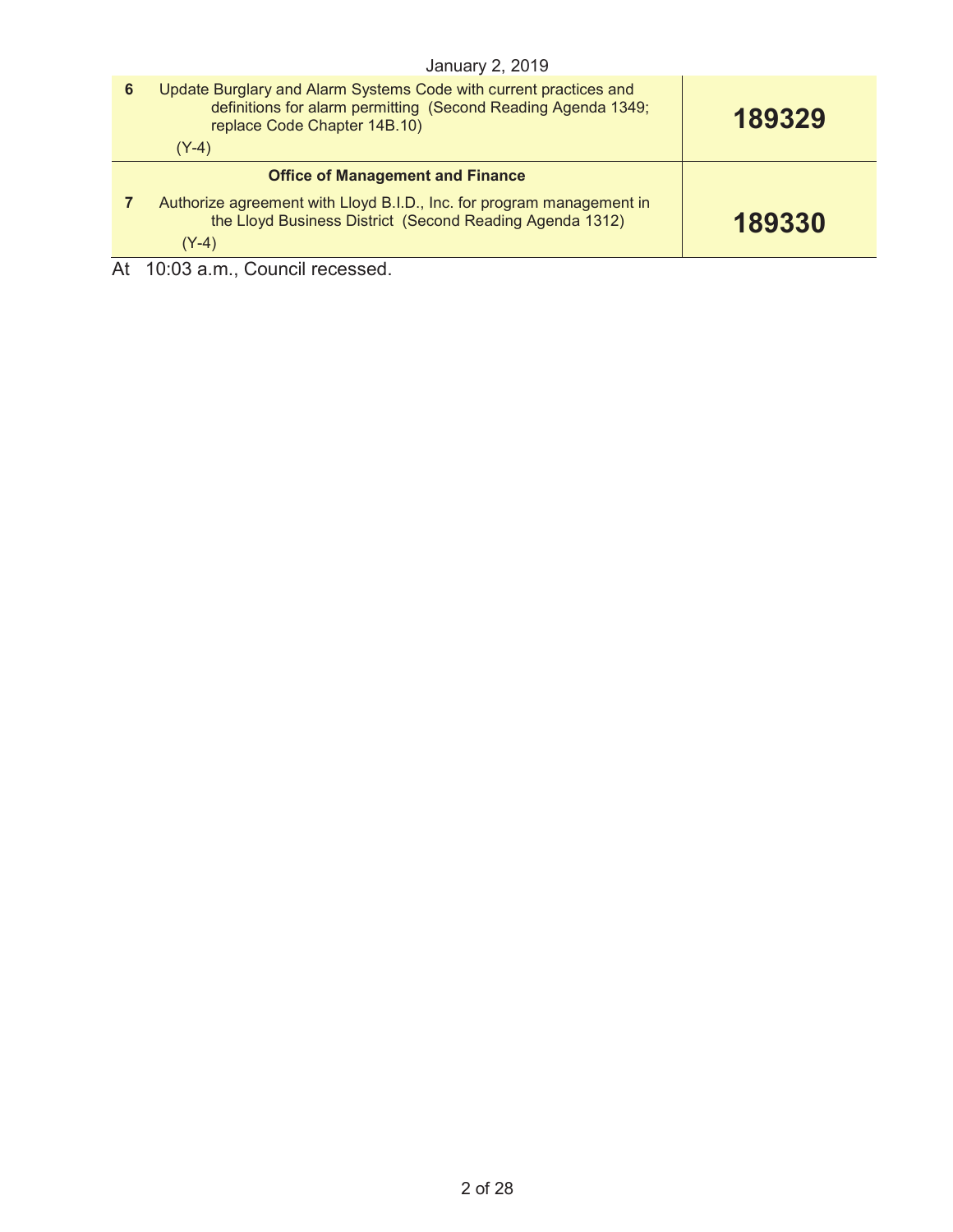A RECESSED MEETING OF THE COUNCIL OF THE CITY OF PORTLAND, OREGON WAS HELD THIS **02 DAY OF JANUARY, 2019** AT 2:00 P.M.

THOSE PRESENT WERE: Mayor Wheeler, Presiding; Commissioners Eudaly, Fritz, Fish and Hardesty, 5.

OFFICERS IN ATTENDANCE: Karla Moore-Love, Clerk of the Council; Lauren King, Deputy City Attorney; and Christopher Alvarez, Sergeant at Arms.

On a Y-5 roll call, the Consent Agenda was adopted.

|       |                                                                                                                                                                                                                                                                                                                                                                                                         | <b>Disposition</b>          |
|-------|---------------------------------------------------------------------------------------------------------------------------------------------------------------------------------------------------------------------------------------------------------------------------------------------------------------------------------------------------------------------------------------------------------|-----------------------------|
| $8*$  | TIME CERTAIN: 2:00 PM - Amend the Open and Accountable Elections<br>Program (Ordinance introduced by Commissioner Fritz; amend<br>Code Chapter 2.16) 30 minutes requested<br>Motion to accept amendments to 2.16.130 C Appointments<br>and Terms, and 2.16.170 Hearings: Moved by Fritz and<br>seconded by Eudaly. (Y-5)<br>$(Y-5)$                                                                     | 189336<br><b>AS AMENDED</b> |
|       | <b>CONSENT AGENDA – NO DISCUSSION</b>                                                                                                                                                                                                                                                                                                                                                                   |                             |
|       | <b>Mayor Ted Wheeler</b>                                                                                                                                                                                                                                                                                                                                                                                |                             |
| *9    | <b>Bureau of Planning &amp; Sustainability</b><br>Authorize Intergovernmental Agreement to accept Metro's grant of<br>\$230,000 to implement priorities in the Southwest Corridor<br>Equitable Housing Strategy and authorize the Director of the<br>Bureau of Planning and Sustainability to execute grant agreements<br>with nonprofit organizations (Ordinance)                                      | 189331                      |
|       | $(Y-5)$                                                                                                                                                                                                                                                                                                                                                                                                 |                             |
|       | <b>Office of Management and Finance</b>                                                                                                                                                                                                                                                                                                                                                                 |                             |
| $*10$ | Pay property damage claim of Elaine Albrich in the sum of \$6,880<br>involving the Portland Police Bureau (Ordinance)<br>$(Y-5)$                                                                                                                                                                                                                                                                        | 189332                      |
| 11    | Revise Pay and Park and Non-Pay Private Parking Facilities regulations<br>to grant flexibility to the Director to determine where signs should<br>be posted, authorize Operators to collect a parking fee, change<br>references to the Portland Bureau of Transportation to the<br>Revenue Division, and other housekeeping changes<br>(Second Reading Agenda 1323; amend Code Chapter 7.25)<br>$(Y-5)$ | 189333                      |
|       | <b>Commissioner Nick Fish</b>                                                                                                                                                                                                                                                                                                                                                                           |                             |
|       | <b>Bureau of Environmental Services</b>                                                                                                                                                                                                                                                                                                                                                                 |                             |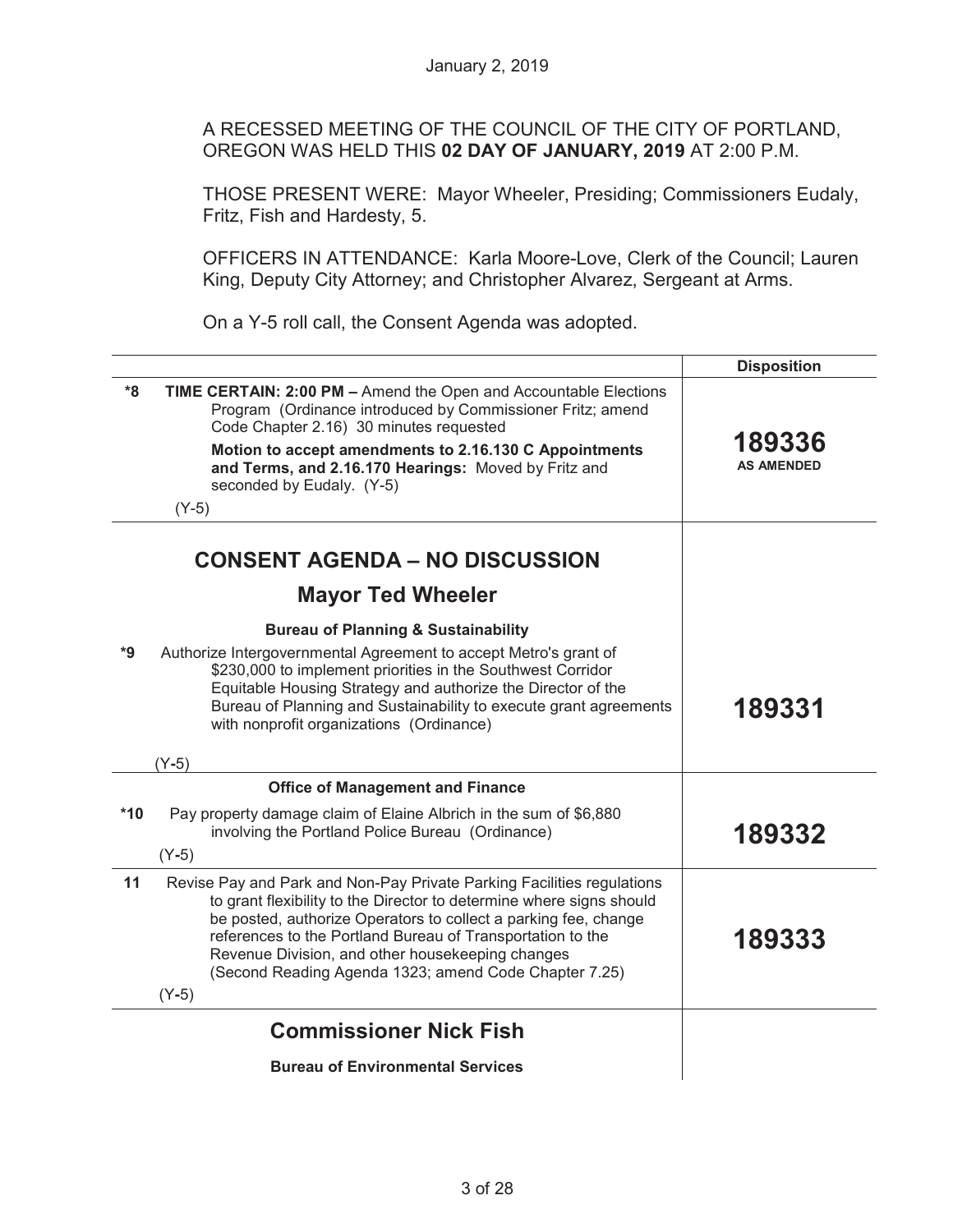|         | <b>January 2, 2019</b>                                                                                                                                                                                                                                                                                                                            |        |
|---------|---------------------------------------------------------------------------------------------------------------------------------------------------------------------------------------------------------------------------------------------------------------------------------------------------------------------------------------------------|--------|
| $12 \,$ | Revise the amount authorized to expend under the Add Work Letter<br>Agreement with the Oregon Department of Transportation related<br>to sewer facility adjustments by the US26 (Powell Blvd) SE 122nd<br>Ave to SE 136th Ave Project for an amount not to exceed \$30,000<br>(Second Reading Agenda 1329; amend Ordinance No. 188886)<br>$(Y-5)$ | 189334 |
|         | <b>Commissioner Chloe Eudaly</b>                                                                                                                                                                                                                                                                                                                  |        |
|         | <b>Bureau of Transportation</b>                                                                                                                                                                                                                                                                                                                   |        |
| 13      | Authorize a contract with the lowest responsible bidder for the N Denver<br>Avenue Pavement Rehabilitation Project from N Lombard St to N<br>Watts St for an estimated \$1,335,000 (Second Reading Agenda<br>1325)                                                                                                                                | 189335 |
|         | $(Y-5)$                                                                                                                                                                                                                                                                                                                                           |        |
|         | At 3:28 p.m., Council adjourned.                                                                                                                                                                                                                                                                                                                  |        |
|         | DUE TO LACK OF AGENDA THERE WAS                                                                                                                                                                                                                                                                                                                   |        |
|         | NO 2:00 PM MEETING THURSDAY, JANUARY 3, 2019                                                                                                                                                                                                                                                                                                      |        |

## **MARY HULL CABALLERO**

Auditor of the City of Portland

By Karla Moore-Love Clerk of the Council

For a discussion of agenda items, please consult the following Closed Caption File.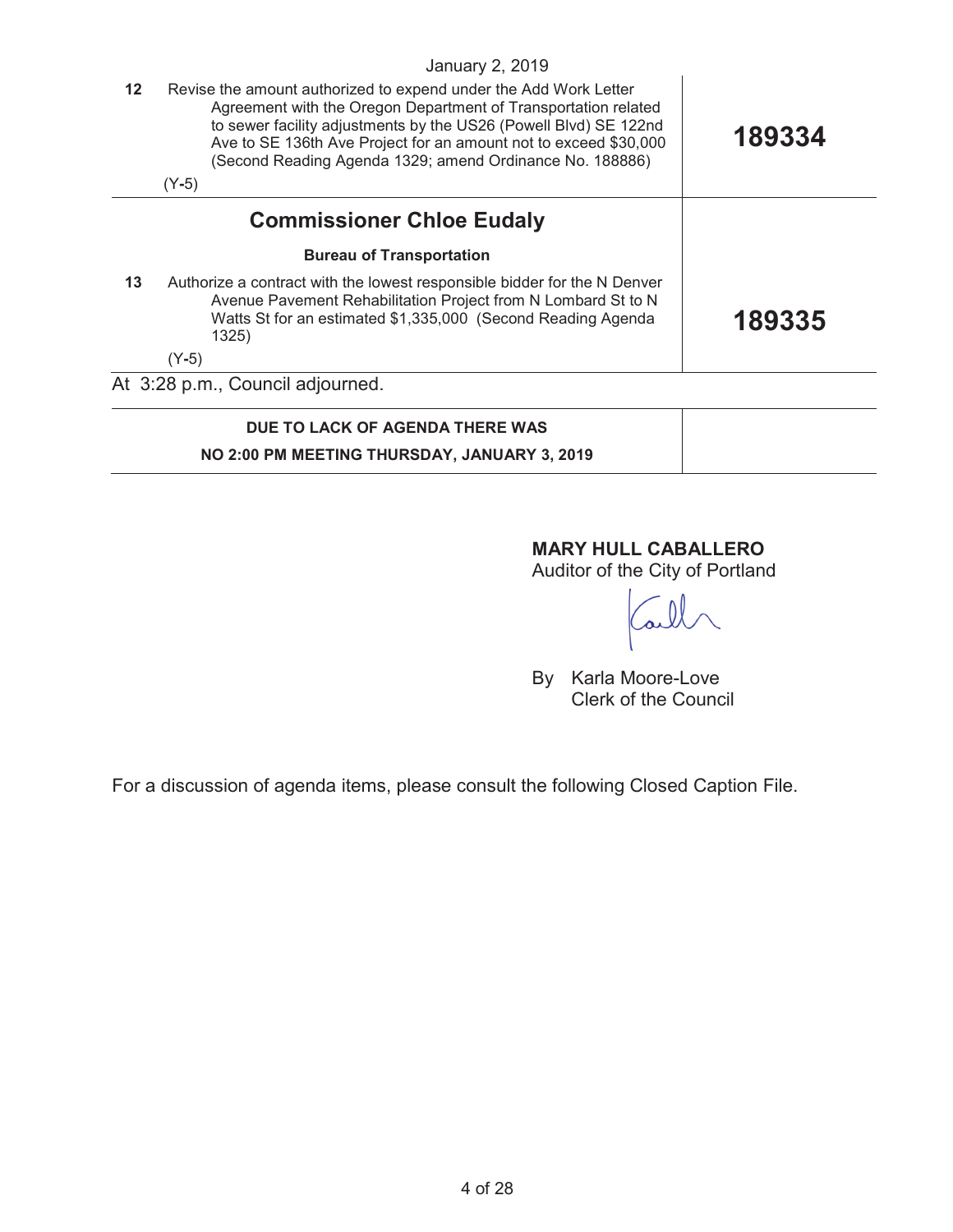**This file was produced through the closed captioning process for the televised City Council broadcast and should not be considered a verbatim transcript. Key:** \*\*\*\*\* **means unidentified speaker.** 

#### **JANUARY 2, 2019 9:30 AM**

**Wheeler:** Karla, please call the roll. [roll taken]

**Fritz:** Here. **Eudaly:** Here. **Hardesty:** Here. [applause]

**Wheeler:** Also here, and colleagues, this is a very important day for the Portland city council and the city at large. Any time a commissioner is elected and sits at the dais for the first time is a an important moment because a commissioner during the course of his career have the opportunity to shape the community for the better. It's also a historic moment because this, as you just noted, is the first time in the history of the city where there have been a majority of women in the city council. [applause] this is also the first time a woman of color has been elected to the Portland city council. [applause] I have had the pleasure of knowing jo ann for many years now, and I know her to be a tireless leader and effective advocate, somebody who cares deeply about everyone in our community. Commissioner hardesty, I welcome you to the dais. [applause] with that we will turn to legal council. Good morning.

**Karen Moynahan, Chief Deputy City Attorney:** Good morning mayor and commissioners. Welcome to the Portland city council. The city council represents all Portlanders and meets to do the city's business. The presiding officer preserves order and decorum during the city council meetings so everyone can feel welcomed, comfortable, respected and safe. To participate in the council meetings you may sign up in advance with the council clerk's office for communications to briefly speak about any subject. You may also sign up for public testimony and resolutions or the first readings of ordinances. Your testimony should address the matter being considered at the time. When testifying, please state your name for the record. Your address is not necessary. Please disclose if you are a lobbyist. If you are representing an organization, please identify it. The presiding officer determines the length of testimony. Individuals generally have three minutes to testify unless otherwise stated. When you have 30 seconds left, a yellow light goes on, when your time is done, a red light goes on. If you are in the audience, would like to show your support for something said, please feel free to do a thumbs up. If you want to express that you do not support something, please feel free to do a thumb's down. Disruptive conduct such as shouting or interrupting testimony or council deliberations will not be allowed. If there are disruptions, a warning will be given that further disruption may result in the person being rejected for the remainder of the meeting. After being rejected, a person who fails to leave the meeting is subject to arrest for trespass. Thank you for helping your fellow Portlanders feel welcome, comfortable, respected and safe.

**Wheeler:** And thank you for that. A bit of housekeeping. Actually today's agenda is exceptionally short. In fact, I think that this is probably the shortest agenda since I joined the dais, so we don't have public testimony today on either of our agenda items, but we do have communications first. Karla, please read.

**Fritz:** I move we elect commissioner eudaly as president of the council.

#### **Wheeler:** Second.

**Eudaly:** I will accept that motion.

**Fritz:** This rotates so it's just a formality. [applause]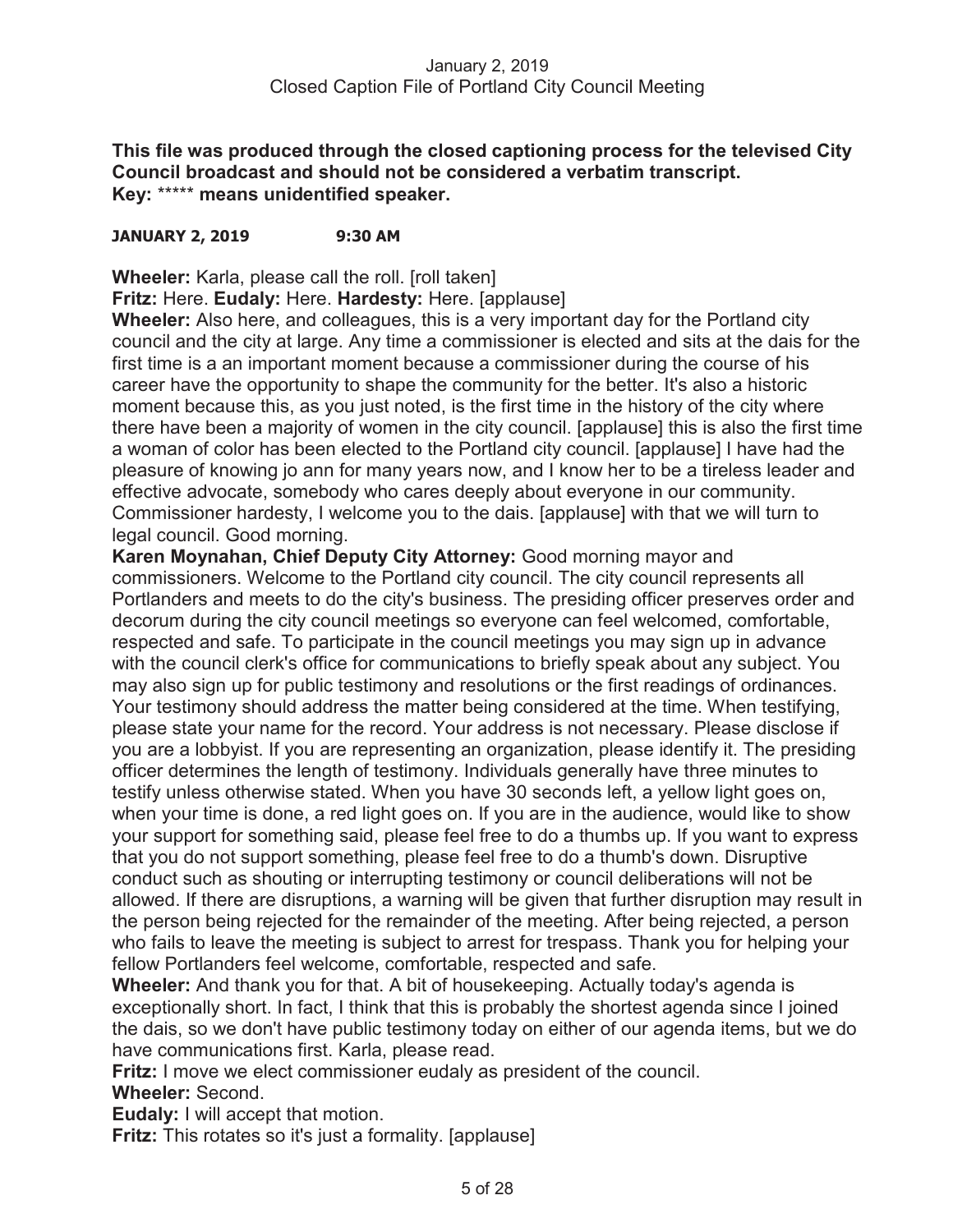**Wheeler:** Please call the roll.

**Fritz:** Aye. **Eudaly:** Aye. **Hardesty:** Aye. **Wheeler:** Aye. [gavel pounded]

**Wheeler:** So done. Welcome. And you have the plaque already. Very good. So with that, please call the first individual for communications.

**Item 1** 

**Wheeler:** Is mr. Walker here today? Doesn't look like it. Next individual, please. **Item 2** 

**Eudaly:** I did see him in the hallway.

**Wheeler:** Mr. Richie, if you interrupt again I will have to ask you to leave. Please, you are interrupting. Mr. Richie, I am not going to ask you again. Please either stop or I will ask you to leave. We are going to take a recess.

#### **At 9:36 council recessed.**

#### **At 9:37 council reconvened.**

**Wheeler:** Thank you. Sorry for the delay.

**Injured and Pissedoff:** My name is injured and pissed off. This is the third time that i've been addressing the council, and you should have the paper in front of you for the next meeting that I am speaking at february 13th in front of you. Again, I am writing down that I want honest attorney plus ed tabor plus doj.gov. I was down at the place where the city auditor's office is to sign up for this sheet that you have in front of you. I asked them, well why is it that they are not printing ed tabor and the department of justice? And apparently, I guess that the city auditor stepped up, or somebody in the office besides the clerk, and the person in charge said that they don't write down or don't print third party people. Well, I didn't know that the department of justice is a third party, but I guess that somebody is partying. Ed tabor, as I have said, is a polygraph examiner, and I really don't like either parties. The ed tabor or the department of justice because as you know, I have had seven dog attacks on my service animal, in less than six years, and I was severely crippled up to where I can't even walk yet without it the aid of a walker. The other thing that I wanted to bring up is that colin kaepernick is a nice guy compared to me. He's the football player that sits down or kneels down to where the national anthem has been played. People could see me on tape that one of the people was, a veteran, was pledging allegiance to the flag, and I got up and turned around away from the flag and sat down with my back to it. That's the way that I am. Colin kaepernick, he just sits down on his knee, goes out and plays football. Well, I can't do that. I can turn my back on the american flag. I will respect the veterans, but I won't agree with the american flag where everybody, where the pledge is that everybody gets freedom and justice for all. Well, the old saying, you can't fight city hall's b.s.

**Wheeler:** Thank you. Next individual, please, Karla.

## **Item 3**

**David Kif Davis:** All right, my name is david kif davis, Multnomah county cop watch. I wanted to point out this was about the targeting and harassment of cop watchers, and kind of proved my point earlier when eli richie was gas lighted and harassed by your security staff, the chief of security who runs the detention camps in israel and, you know, did the pipe line and all kinds of other terrorist activities. I think it's maybe jo ann hardesty might try and get g for s out of the building, if you actually believe in accountability and stopping the war on activists. It's kind of funny because michael flynn recently trumps little buddy, he referred to citizen journalists as insurgents and digital insurgents, and seems like old ted wheeler and chief outlaw and the city of Portland kind of view cop watchers in the same light and citizen journalists that try and expose the corruption within the city. I saw adrian nelsen was here and swore you in today, jo ann. I don't know if you know her history about how she got a stalking order put on eli richie, green lighted that for the chief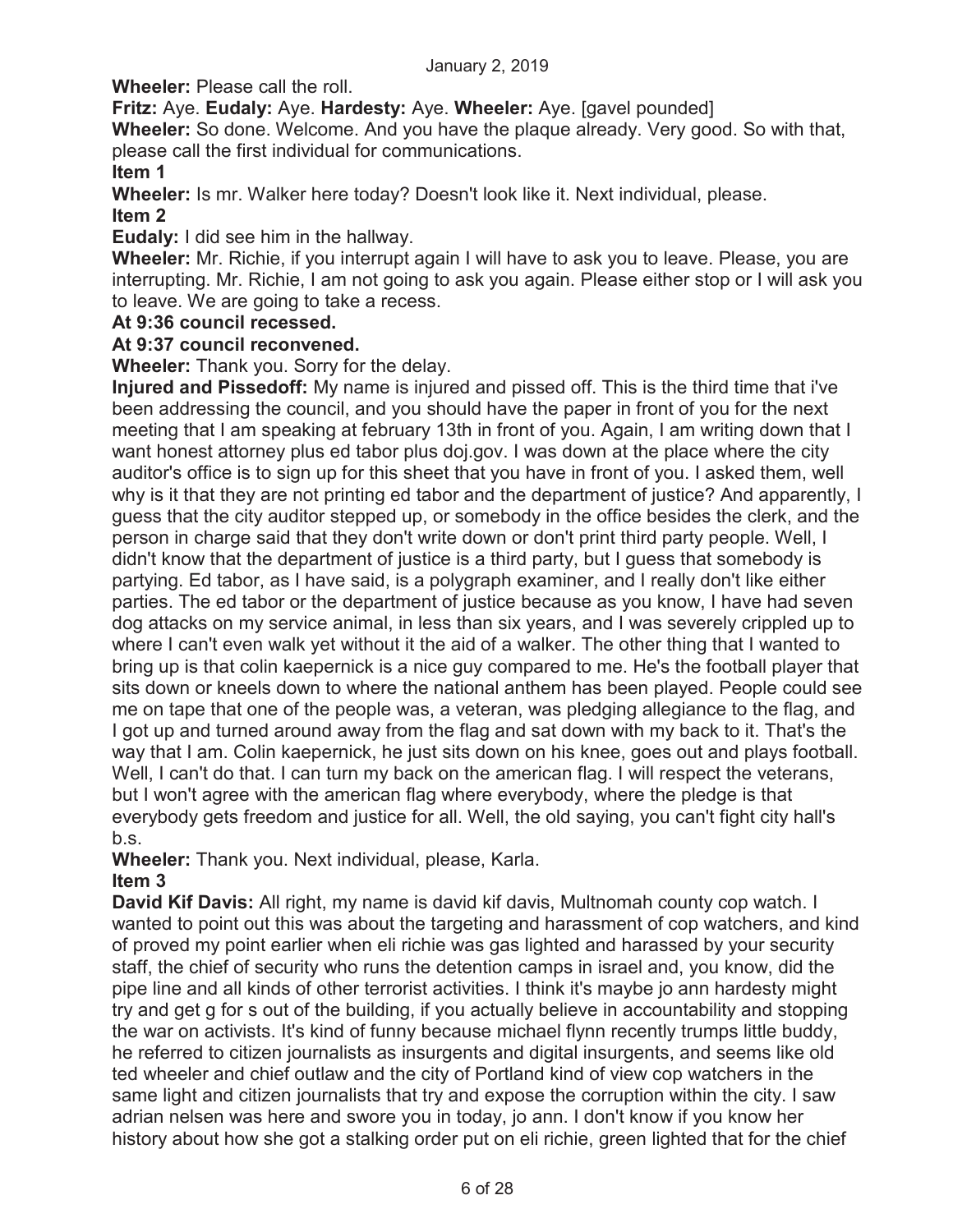outlaw after he asked her a couple of questions, and I know you said that you trust chief outlaw multiple times and you were instrumental in the hiring process, too. And I just want to say you know, you remember jeffrey dahmer, he didn't set out to kill so many people. He just thought that he could drill a hole in someone's skull, pour in drain cleaner, and make them his personal sex zombie. This is exactly how politicians work. They drill a hole in the voter's skull and pour in some false hope and make them a subservient zombie slave. Misplaced loyalty amongst voters is one of the biggest catastrophic problems in our society, and I think that, you know, chloe eudaly is a perfect example of that. She has been instrumental in signing bills to kill off the homeless like green lighting the odot sweeping of homeless camps, the removal of -- yeah, you did. It was in an unanimous vote. You voted on that, right? Wasn't it a yes vote? And the removal of homeless so-called zombie r.v.'s which are killing lots of older, disabled homeless people.

**Wheeler:** Time is up.

**Davis:** So you guys are all serial killers.

**Wheeler:** Your time is up mr. Davis. Your time is up. Thank you. Next individual, please. **Item 4** 

**Wheeler:** You forget something your. Next individual, please.

**Item 4**

**Wheeler:** We will take a recess.

**At 9:44 council recessed.** 

#### **At 9:54 council reconvened.**

**Wheeler:** We are back in session. I apologize for the delay. Mr. Hill, thank you for being here today.

**Lee Hill:** Shall I start now?

**Wheeler:** Please, go ahead.

**Hill:** My name is lee hill, a longtime resident of Portland, and I am also -- I was a longtime member of the, what's called the golf advisory committee, and I was its chair for many years, also. And the program is 100 years old now, it's a wonderful program. And its tens of thousands of people use it for reaction, all ages, cultures, races and whatnot. But as commissioner Fritz knows very well, it's run into some financial snags in the last few years. I want to appreciate what you have done for it. You really stabilized it. The last CAFR show that the program is kind of breaking even again and that's a good sign. But the facts are these. 2003, 2004 the city of Portland course has registered over 623,000 nine-hole rounds, that's the least common denominate we use, a nine-hole round. The last few years we've been under 400,000 so the demographics of golf and the play on our courses is down considerably. The cuts you made were necessary, I understand those but they've also affected the courses. What I wanted to do is just, just make -- make an idea possible. We own red tail golf course, which is in another county in another city. It's in beaverton. And i've been affiliated with all the golf courses throughout my life. I've been on the boards of playing group. I've been with the committee and whatnot. Red tails is a great place, but it's not in the city of Portland. We now pay, when I started on the golf committee I think we were paying \$5,000 or \$6,000 a year in property taxes. It's now 200,000. It's not going to go down. On the other hand, we have rose city golf course in a dilapidated building. It's also not earthquake proof. It needs money. They are trying to raise it privately, and it's just -- it's hard to do. Heron lakes is basically run out of a couple of trailers. These courses have the potential of doing tremendous good for the city in terms of recreation and youth programs. There are all kinds of youth programs that we used to have that have really toned down because of the finances. What if, just what if we considered the sale of red tail and putting that money into not just the heron lakes, put a pavilion in there and fix up the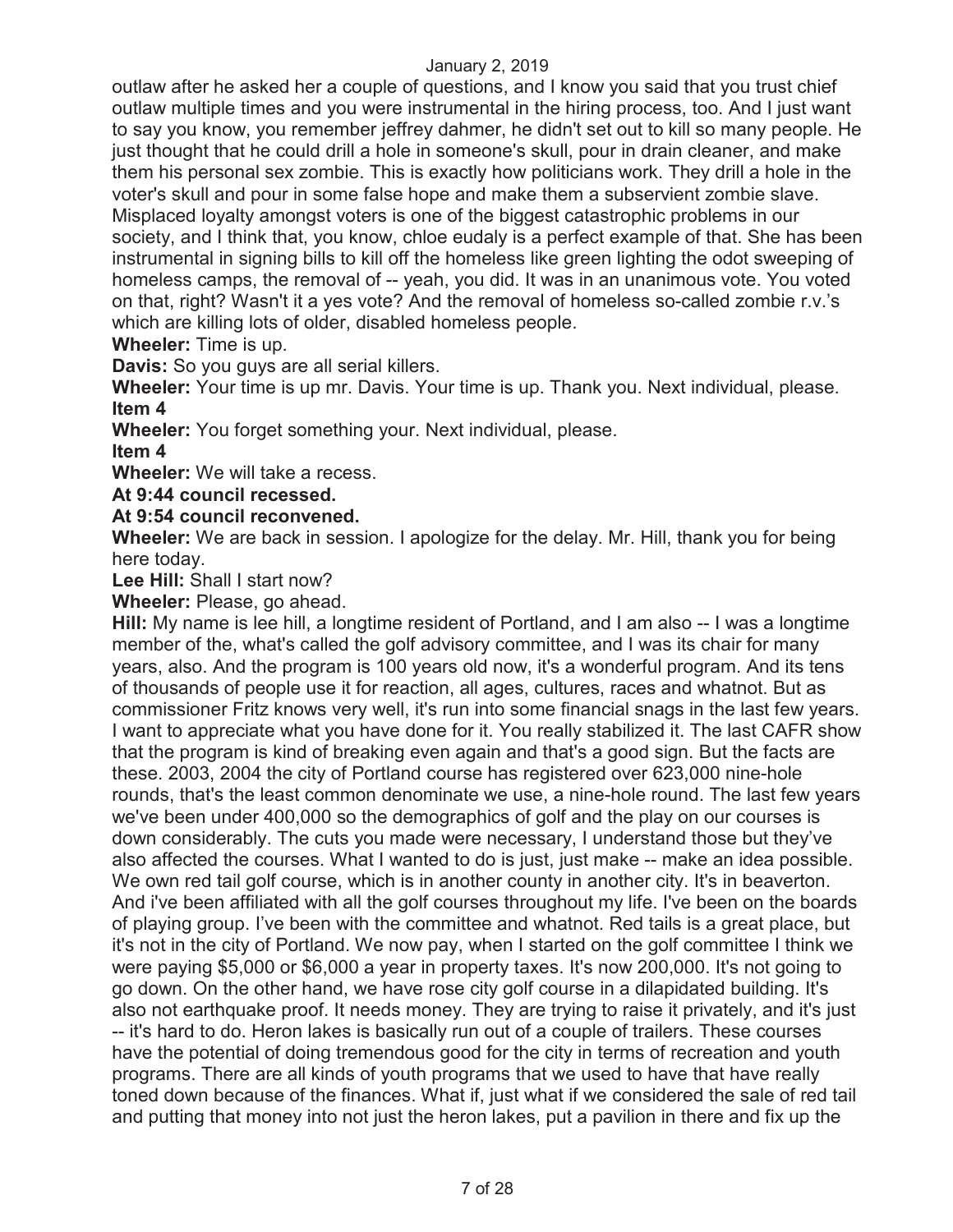clubhouse at rose city but put it into all kinds of wonderful youth programs based around those courses on the east side. I am just saying, could it be considered.

**Wheeler:** Thank you. Commissioner?

**Hill:** I realize the commissioner in charge suspected here today.

**Fritz:** I was just about to say that so I won't speak for commissioner Fish.

**Hill:** Can you let him know?

**Fritz:** I was in charge of parks and recreation for five years.

**Hill:** If it could be considered, if we could run some numbers, and I know that there are other things that have to do with the property at red tail, the concessionaires who own some of the buildings there and whatnot. But I think that it's probably the only way that we can really get our courses on the east side in shape and open up those youth programs again that we have lost. Thank you.

**Fritz:** Commissioner Fish is not here. He is the commissioner in charge of the Portland parks and recreation. I do know from having been in charge for over five years that is something that we have been looking at. As you say the challenges that there is a longterm lease with a concessionaire, which is a significant legal issue.

**Hill:** But the concessionaire could also be a possible buyer.

**Fritz:** I will just say that I know that commissioner Fish is aware of this and is looking into the possibilities.

**Hill:** Thank you very much and happy new year.

**Wheeler:** Thank you. You, too. Appreciate you coming in. Did mr. Walker ever show up? Very good. We will get to the next individual, please.

#### **Item 5**

**Wheeler:** Good morning.

**Lightning:** Good morning, my name is lightning. I represent lightning super humanity. Welcome commissioner hardesty. I sat alongside you here numerous times, and you are somebody that is very detailed, very knowledgeable, and if anyone speaks against you, they better have everything in order. Get ready. Anyway, moving along. My subject is autonomous vehicles, driverless vehicles. It's my biggest concern right now for the city of Portland. I want to make sure that we are going to be in position with larry page sergo bran, with wamo their autonomous vehicle company, and I want to make sure that we are in the position that we understand that when they come in, they are looking to remove the jobs of the taxi drivers, the delivery drivers, and we have to counter balance that with what we want to do for the people of Portland. That's our first priority, period. How are we going to protect them? How are we going to make sure that they do okay after this? How are we going to make sure that the big titans, the tech titans will put something out on the table before they aggressively come in like uber and lyft did and took over the taxi driving industry, which again, I didn't want those caps removed. I wanted the caps set in place for the drivers. You all wanted to remove them. The floodgates opened, and it's been a disaster for a lot of these people in the taxi industry. The founders to these companies, the people that have been here for years, you don't care about them. You side with the hightech companies, and I don't like that anymore. Could you play this video, please? But again, welcome commissioner, hardesty, and enjoy your time while you are in here. Thank you.

**[video]:** If the robots come in to do the same thing, you would think that we taxed the robots at a similar level. But what the world wants is to take this opportunity to make all the goods and services we have today and free up labor, let us do a better job of reaching out to the elderly, having smaller class size, helping kids with special needs, and all of those are things where human empathy and understanding are still very, very unique, and we still deal with an immense shortage of people to help out there, and so if you can take the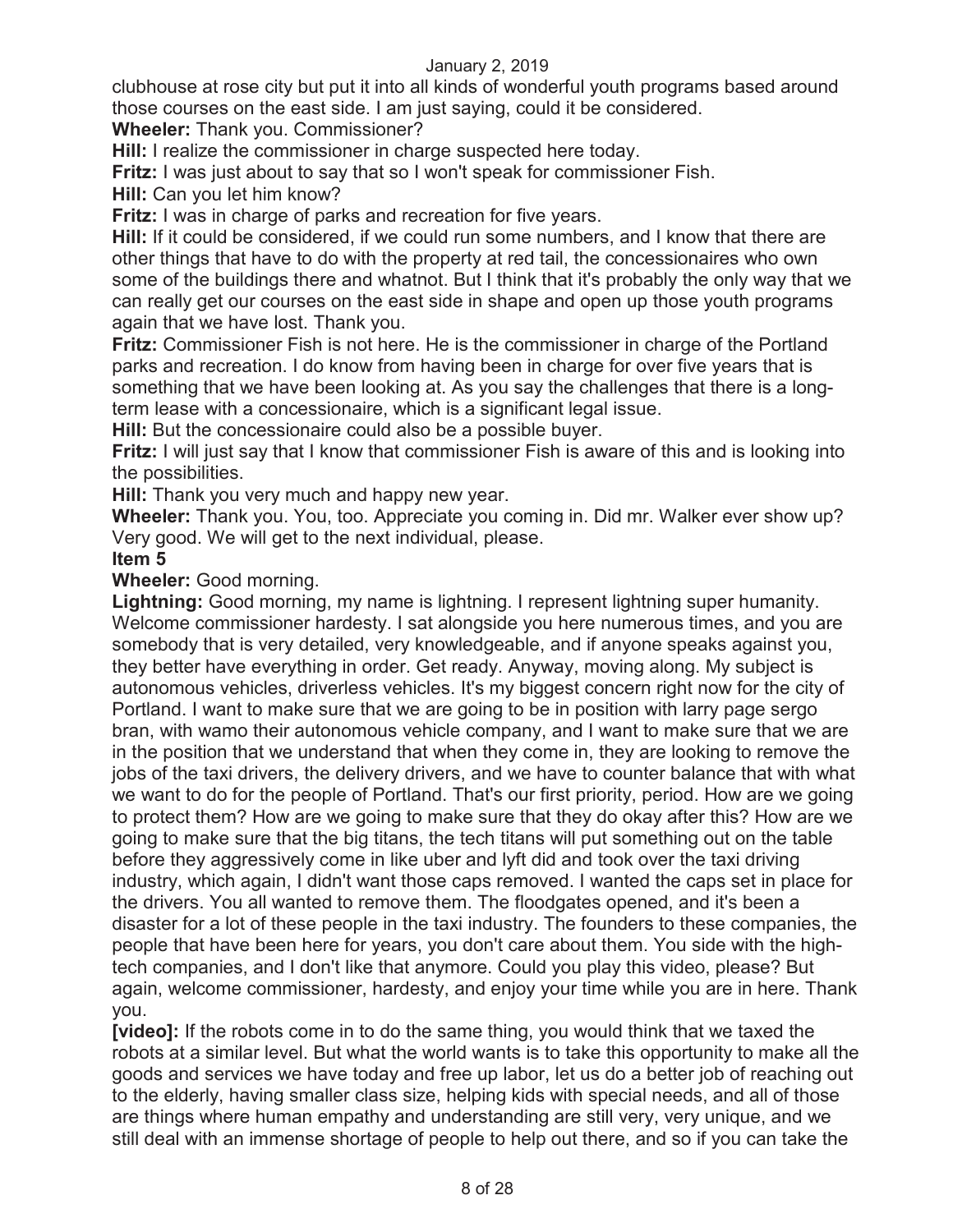labor that used to do the automation it replaces, and both financially and training-wise and fulfilment-wise, have that person go off and do these other things, you are net ahead. But you can't just give up that income tax because that is part of how you've been funding that level of the human workers. Some of it can come on the profits that are generated by the labor saving efficiency when. Some of it can come directly in some type of robot tax. I don't think that the robot companies are going to, you know, be outrage that there might be a tax. It's okay.

**Wheeler:** Thank you. To the regular agenda, item number 6.

### **Item 6**

**Wheeler:** Colleagues, this is a second reading. This has had council presentation and testimony. Is there any further discussion? Karla, please call the roll.

**Fritz:** Aye. **Hardesty:** Aye. **Eudaly:** Aye.

**Wheeler:** Aye. The ordinance is adopted. Item number 7.

**Item 7** 

**Wheeler:** Any further discussion?

**Wheeler:** Please call the roll.

**Fritz:** Aye. **Hardesty:** Aye. **Eudaly:** Aye.

**Wheeler:** Aye. The ordinance is adopted, and we are adjourned.

**At 10:03 a.m. Council recessed.**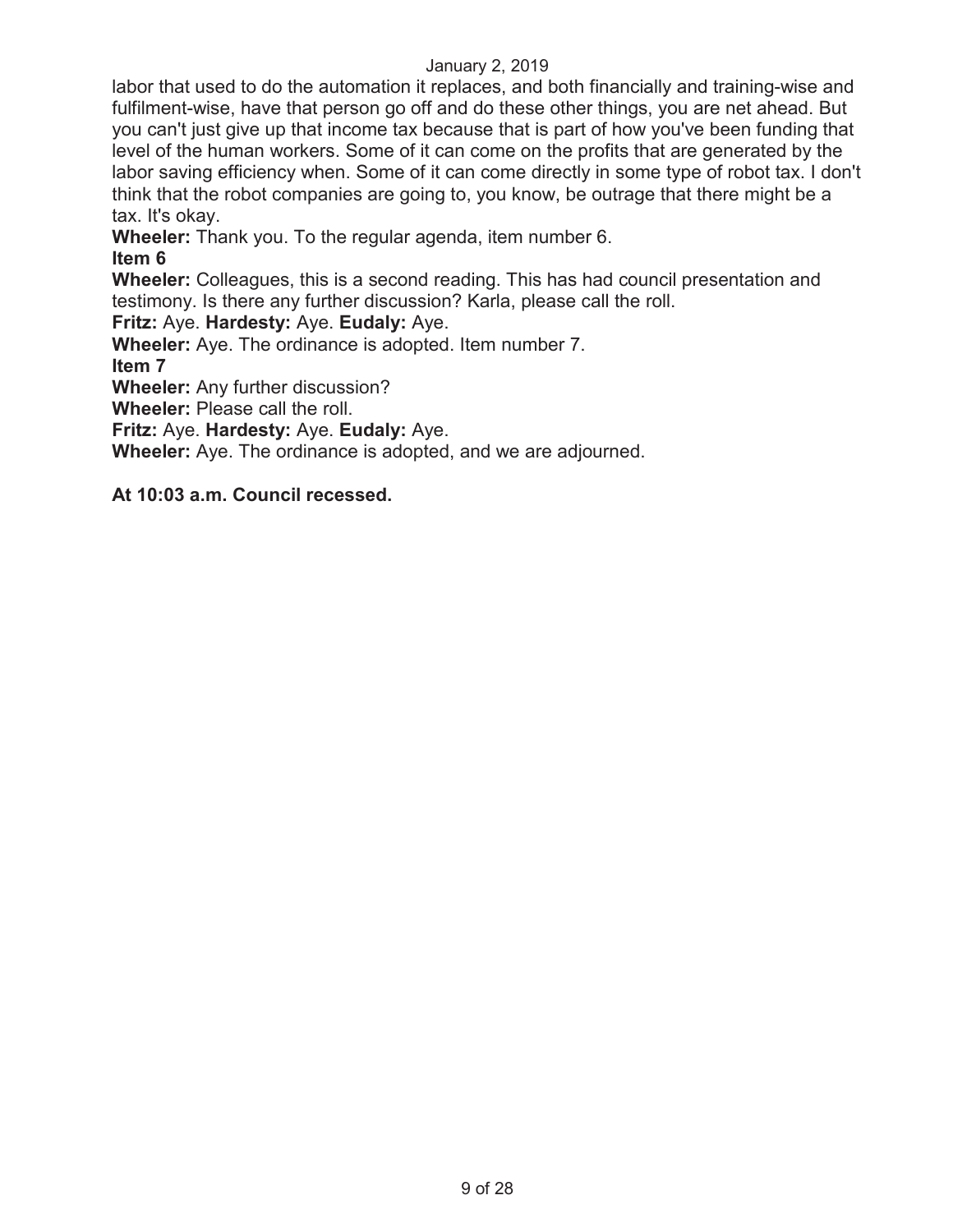**This file was produced through the closed captioning process for the televised City Council broadcast and should not be considered a verbatim transcript. Key:** \*\*\*\*\* **means unidentified speaker.** 

#### **JANUARY 2, 2019 2:00PM**

**Wheeler: T**oday's date is january 2, 2019. Karla, please call the roll. [roll call taken] **Eudaly**: Here. **Fritz**: Here. **Fish**: Here. **Hardesty**: Here. **Wheeler**: Here. **Wheeler:** Good afternoon.

**Lauren King, Deputy City Attorney:** Good afternoon. Welcome to Portland city council. The city council represents all Portlanders and meets to do the city's business. The presiding officer preserves order and decorum so everyone can feel welcome, comfortable, respected and safe. To participate in meetings you may sign up in advance with the council clerk's office to briefly speak about any subject. You may also sign up for public testimony on resolutions or first readings of ordinances. Your testimony should address the testimony being considered at the time. When testifying, please state your name for the record. Your address not necessary. Please disclose if you're a lobbyist. If you're representing an organization please identify it. Presiding officer determines length of testimony. Individuals generally have three minutes to testify unless otherwise stated. When you have 30 seconds left a yellow light goes on. When your time is done a red like goes on. If you're in the audience and would like to show your support something that is said, please feel free to do thumbs up. If you do not support something feel free to do thumbs down. Disruptive conduct such as shouting or interrupting testimony or council deliberations will not be allowed. If there are disruptions a warning will be given that further disruption may result in the person being ejected for the remainder of the meeting. After being ejected a person who fails to leave is subject to arrest for trespass. Thank you for helping your fellow Portlanders feel welcome, comfortable, respected and safe. **Wheeler:** Have any items been pulled from the consent agenda?

**Moore-Love:** I have had no requests.

**Wheeler:** Please call the roll.

#### **Fritz**: Aye. **Fish:** Aye. **Hardesty:** Aye. **Eudaly**: Aye. **Wheeler**: Aye.

**Wheeler:** Consent agenda is adopted.

#### **Item 8**

**Wheeler:** Commissioner Fritz.

**Fritz:** Thank you, mayor wheeler. First I'd like to acknowledge all five of us are here and it's really amazing to be serving with this group of people. Welcome again, commissioner hardesty. Thank you for your support at the open and accountable elections program along with commissioner eudaly. Thank you for your stewardship of the program for the first year or so of its existence. This has been a priority for my office and I really appreciate everybody's support in helping get us to this point. Particularly thank you to the officer of management and finance staff. Jennifer Cooperman, Jeff Baer, Tom Rinehart have really been in getting it to the point we're at. The program is very complex and has faced challenges and we are moving further along. I have a lot of confidence in the success of the program and it will be ready to be implemented by july of this year. What we have before us are amendments that provide more clarity regarding the program regulations to ensure there's appropriate management and oversight. To improve the opportunity to the candidates to use the program successfully. Before us are additional amendments that will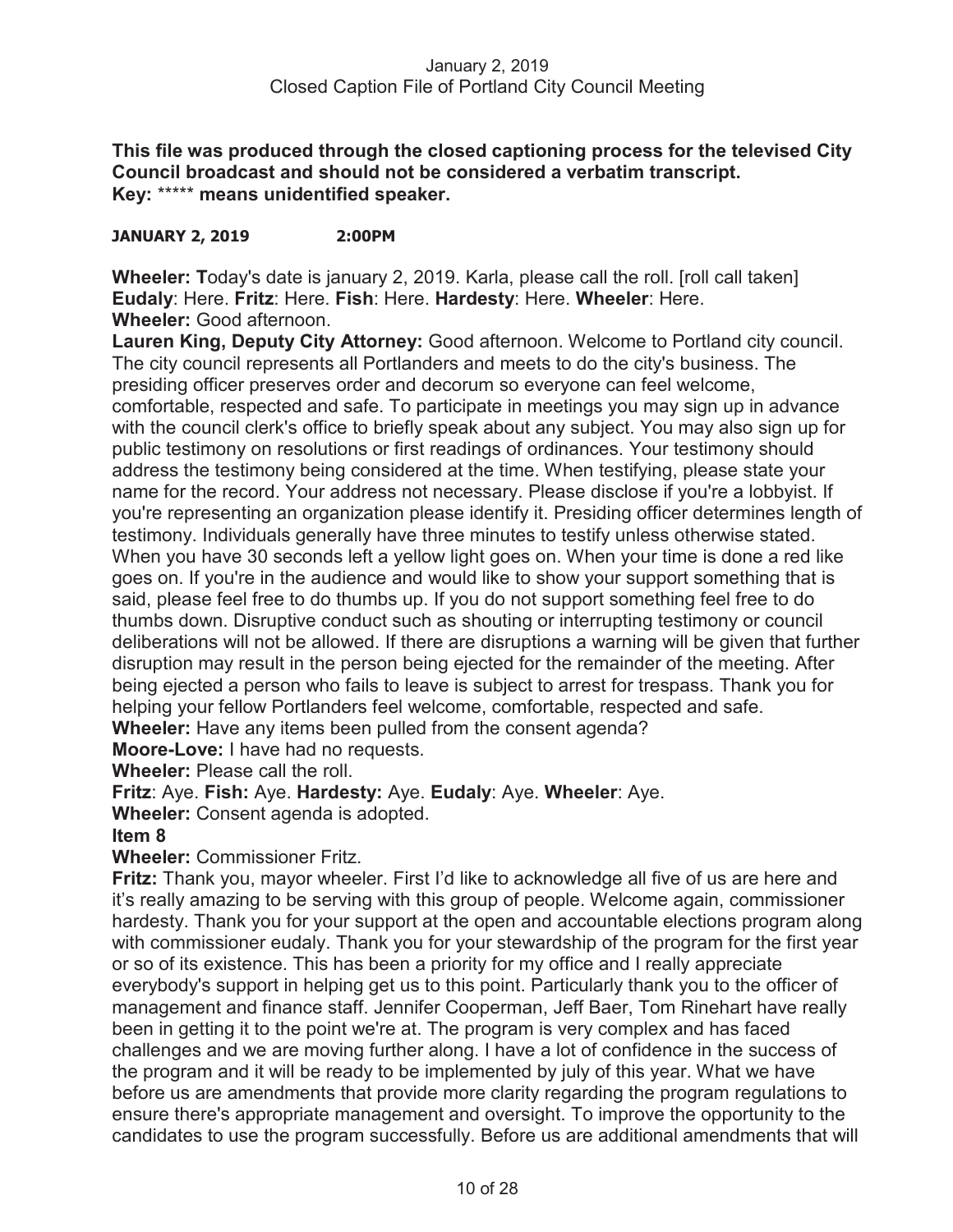ensure that if a candidate faces issues with certification, receiving matching funds or faces penalties an appeal process is available. Because of our timeline delay we need to change the appointment dates of the open and accountable elections commission, which is the program's oversight body. While appeals are usually handled by the auditor's office in the city of Portland the auditor has requested that we select an alternative process to handle appeals regarding open and accountable elections therefore the appeals proceed will be conducted by an outside hearings officer to be recommended by the open and accountable elections committee. The director of open accountable elections, Susan Mottet is here to provide a brief presentation and walk us through the changes. Then I have a couple of invited guests for testimony. I do need to move a substitute, which cristina is handing out right now. This is cristina nieves and she has been very instrumental in putting the program before the council us in 2016 and getting it up and running. These are amendments to what was filed with the auditor's office last week and due to some late things that people noticed including commissioner hardesty. I appreciate everybody's getting it done. Susan, if you would walk us through the amendments on the table, please. **Susan Mottet, Commissioner Fritz's Office:** Yes. Good afternoon. The open and accountable elections program has made real progress in moving forward toward implementation. For example, we're close to finalizing a contract to build the technology for the program with a vendor who has experience in that type of design within the subject of campaign financing and the contract is for \$125,000 with a continued maintenance and hosting agreement for \$12,750 annually. This doesn't include one-time project management and quality assurance for the build but we expect that will come in at significantly less than the overall project cost. One exciting aspect of the technology is that it will allow us to run the program with fewer staff than if we were implementing the program entirely manually. To keep this type of implementation progress going we're seeking the following amendments some of which are more technical in nature, some more substantive. The first one is to align the name of the oversight commission and the fund for the program to align with the program name so they are all open and accountable elections commission, fund and program. The second to increase the number of commissioners on the open and accountable elections commission from seven to nine. We've asked for this so we can ensure that we can get both diversity of skills and experience within commission members as well as a commission that reflects the diversity the city of Portland. The third amendment is to change the length of the terms for the initial set of commissioners. Currently the terms start in january and end at the end of december, four years later, with the exception of a few of the first commissioners who will serve twoyear terms so that term expirations are staggered. We're asking that first set of commissioners have their terms end instead on april 30 of odd numbered years so that the commissioners have time to carry out their duties related to the program which includes writing a report, analyzing program performance after the 2020 election and making a recommendations to the city council for any changes to the open and accountable elections ordinance. We don't think we can expect them to complete that by december 30 after the november general election. So the next amendment is to change the start of the election cycle to 45 days after the general election. The election cycle as defined in this law is basically when you need to start following all of the contribution and expenditure rules for the program. If you'd like to participate in it in the next election. This amendment would make that election cycle start 45 days after the general election to give campaigns more time to close out their books from the last election before following the rules for the next one. The fifth amendment clarifies who the city elections officer is for the purposes of the program. State law permits cities and counties to require more campaign finance information than the state requires, but requires that information to be reported to the city's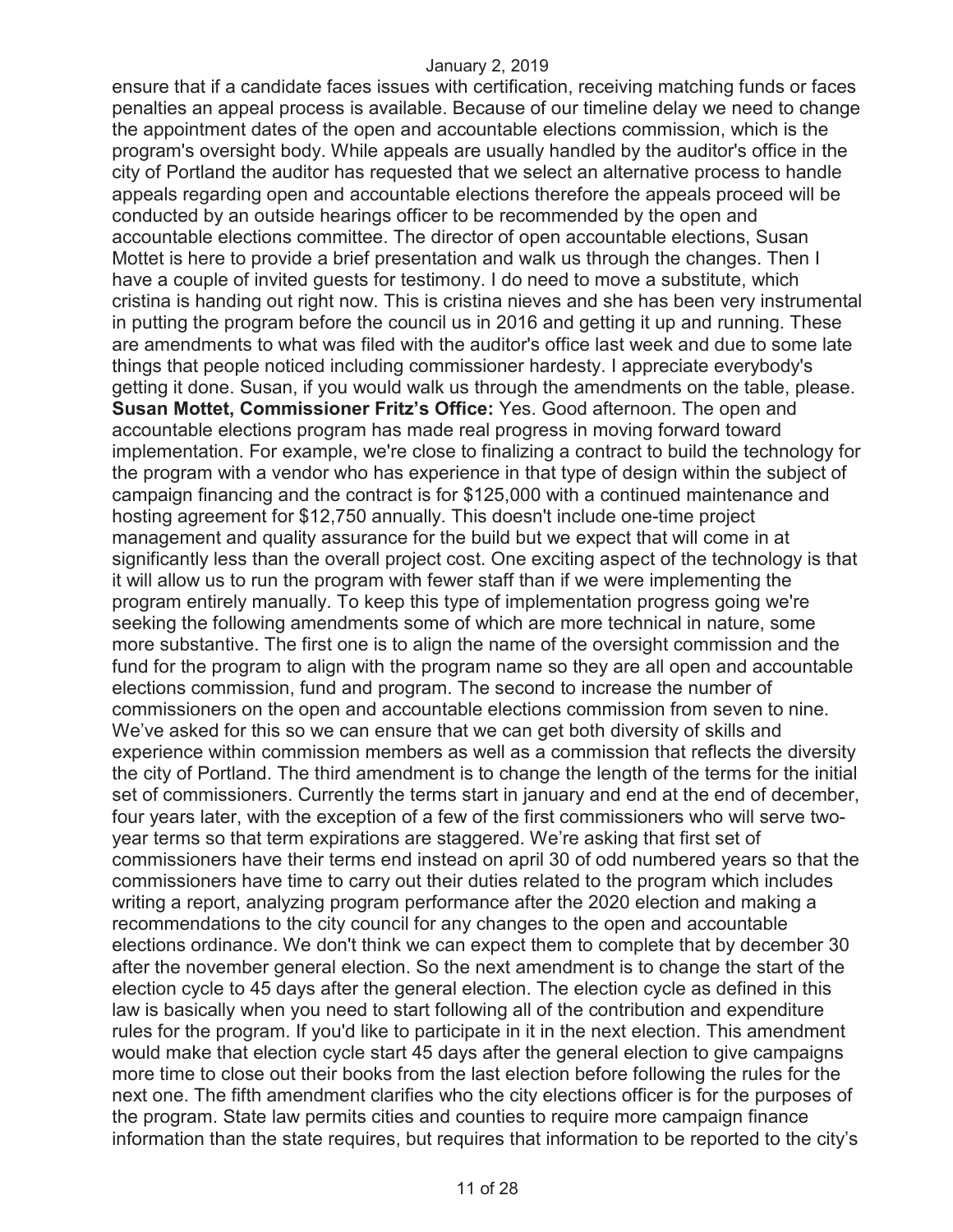or county's elections officer. For the city of Portland that's the auditor. Without this amendment the auditor would have to collect all the information my program needs to carry out its functions rather than that information going directly to me. This would change that for that purpose. This amendment was requested by and approved by the auditor's office. The sixth amendment adds special elections to the contribution limits rule. This is, we believe, just a matter of a drafting error. All program rules were intended to apply to both regular and special elections. It just seems for the contribution limit rule it would only apply to regularly scheduled elections so we're just adding special elections to be consistent. The seventh amendment delays implementation of the program to elections after november 1, 2019. At present if a special election were called very soon, right now, the program would apply to it even though we have not yet had time to get the rules written, get the technology built, et cetera. Although there have been challenges and delays implementing the program our goal is to have it ready not just for the 2020 election but any special elections that occur late this year. The eighth amendment is to keep the program in commissioner Fritz's office through july 1 of this year and then house the program in the office of management and finance. And the final amendment is to allow contributions below \$5 that only match contributions starting at \$5 up to \$50. We believe right now the law says that allowable contributions have to be between \$5 and \$250, which would mean that if a candidate accepted a \$4 contribution that would be unallowable. We think this is a drafting error. We wouldn't want to kick a candidate out of the program because they accepted only \$4. The goal was to require candidates to collect no more than \$250 however from matchable contributions we wanted to ensure that we're certifying candidates who have collected \$250 or \$500 genuine contributions. Not to get one cent from 240 people and \$250 from ten people. It's important to get at least \$5 to show that you have broad public support to use the program. We wanted to correct which type of contributions have to start at \$5. That is all.

**Fritz:** I will just comment that the mayor has asked that we have a work session over the next few months to discuss the appropriate landing place of the program ongoing. That's something i'm absolutely eager to do now that we have the five of us here. This is the fix to keep us compliant with what was passed in 2016, keep the program in my office through the beginning of the start of the program. And there will be that opportunity for everybody to weigh in on where you think it's final resting place or launching pad should be. **Mottet:** Sounds good.

**Wheeler:** Commissioner Fish.

**Fish:** Thank you for your presentation. I have four brief questions. First, on appointments, can you remind us what is the council role in selecting the nine commissioners?

**Mottet:** The law says that I will make a recommendation of the seven, to be nine hopefully, commissioners and the commission will then approve or not approve those commissioners.

**Fish:** To what extent do you intend to consult with commissioners to solicit candidates for membership?

**Fritz:** We already did that, commissioner. So what I would be hoping to do even as early as this afternoon walk around and let you know who the recommendations are.

**Fish:** Okay. I want to raise a technical question about hearings which I had not thought about until I was listening to your testimony and then reading the language. We may need city attorney guidance on this. Let me state the problem. The hearings officer is charged with reviewing an administrative decision made by either the director or the commission. So it is in my view very important that the hearings officer be completely impartial. Yet the amendment before us, and the language before us, says that the commission recommends the hearings officer and the hearing officer is appointed by the director. Now,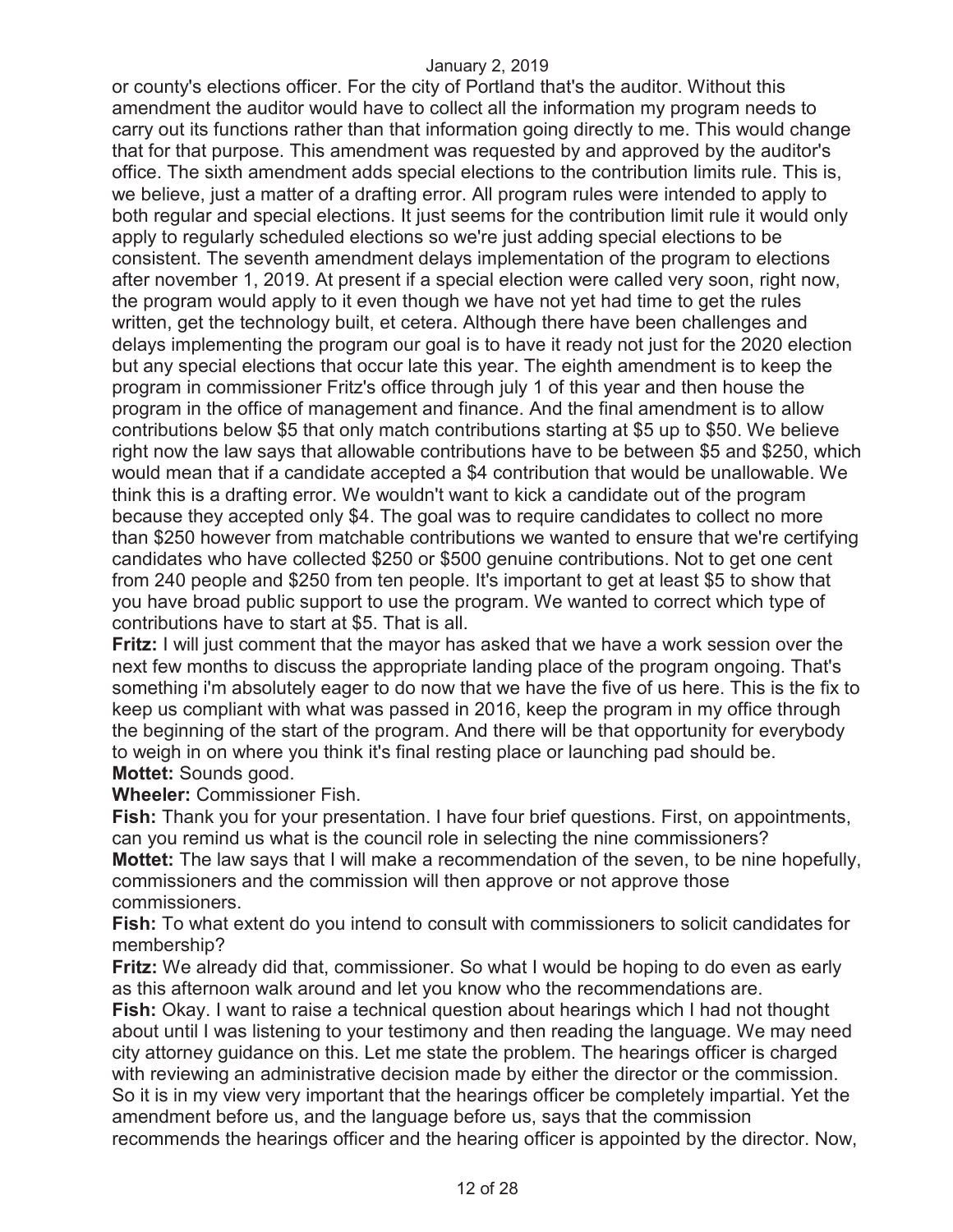that's perilously close to having someone appoint the judge to hear their case since what's in review someone is going to an administrative officer because they disagree with either your ruling or the commission ruling or both. Are we sure legally that having the commission select the hearings officer whose job it is to review a commission's determination is free of any entanglement?

**Mottet:** Commissioner Fish, this is the first time this question has been posed. I can confirm with others in my office but I think it would be similar to administrative law judges, which are sometimes appointed directly by the agency and report to the director of an agency and sometimes don't. If you would like I can inquire with the attorney that advised on this right now.

**Fish:** The point i'm getting at is to make sure we build in -- for example, what specific qualifications does the open and accountable elections commission have to even nominate hearings officers. There is no such club as hearings officers. If we're not using an administrative law judge currently providing services to the city, what you're talking about is finding a neutral and impartial lawyer, retired judge. The commission may or may not have something to say about that, but as I think about all the expertise the commission is going to generate over time about how to interpret the law, how to enforce the law, the values underlying the law, the one area where I wouldn't think the commission is necessarily that helpful is in selecting a neutral to hear an appeal of their decision.

**Mottet:** I don't think I have a substantive answer for you but I have a clarification that may help. The amendment related to the city hearings officer is not a substantive amendment. It's bringing it back to the language that was originally passed. There have been some discussion within commissioner Fritz's office and me about moving the hearings to the city hearings officer, and I had amended -- done a red line of the language to do that. Then when discussions ended where the preference of people above my pay grade was to not make that change to the city's hearings officer, that language to be struck saying the city hearings officer, that was an accident. I failed to delete that amendment that I had written in preparation for passing amendments today. What that does is we're not actually amending anything today related to the code hearings officer. We're just correcting an amendment in the red line that we sent to you.

**Fish:** Let me make a suggestion. I don't want to tie up the hearing. I would be more comfortable when this comes back to us at a later date with a proviso that qualifies the appointment by the director is subject to approval of the council. It's important that the council be the check to make sure this person is truly independent of the commission and the director. I think there's something healthy because the only reason someone is going to the hearings officer is because they disagree with something you've done or the commission has done. I think in terms of the integrity of the system having some -- we can't have a firewall, but we could have a system where council could ratify your appointment and ask questions about why you believe this person is neutral. Just food for thought but I don't think it necessarily has to be adopted today.

**Fritz:** Seems that we may need to do that anyway because the contract of that person would have to come to council. This is an outside person who would not be working pro bono. We would be paying them.

**Fish:** However we land, commissioner, just so that there's independent review by the council of who that hearing officer is so we get to ask the questions. A third question I have, again, this was provoked by the conversation about this migrating from the commissioner's office to potentially omf, in the summertime. If this office, migrates to the office of management and finance, to whom would you report?

**Mottet:** My understanding that we would be under the bureau of revenue -- sorry. Brfs. Can someone help me with that?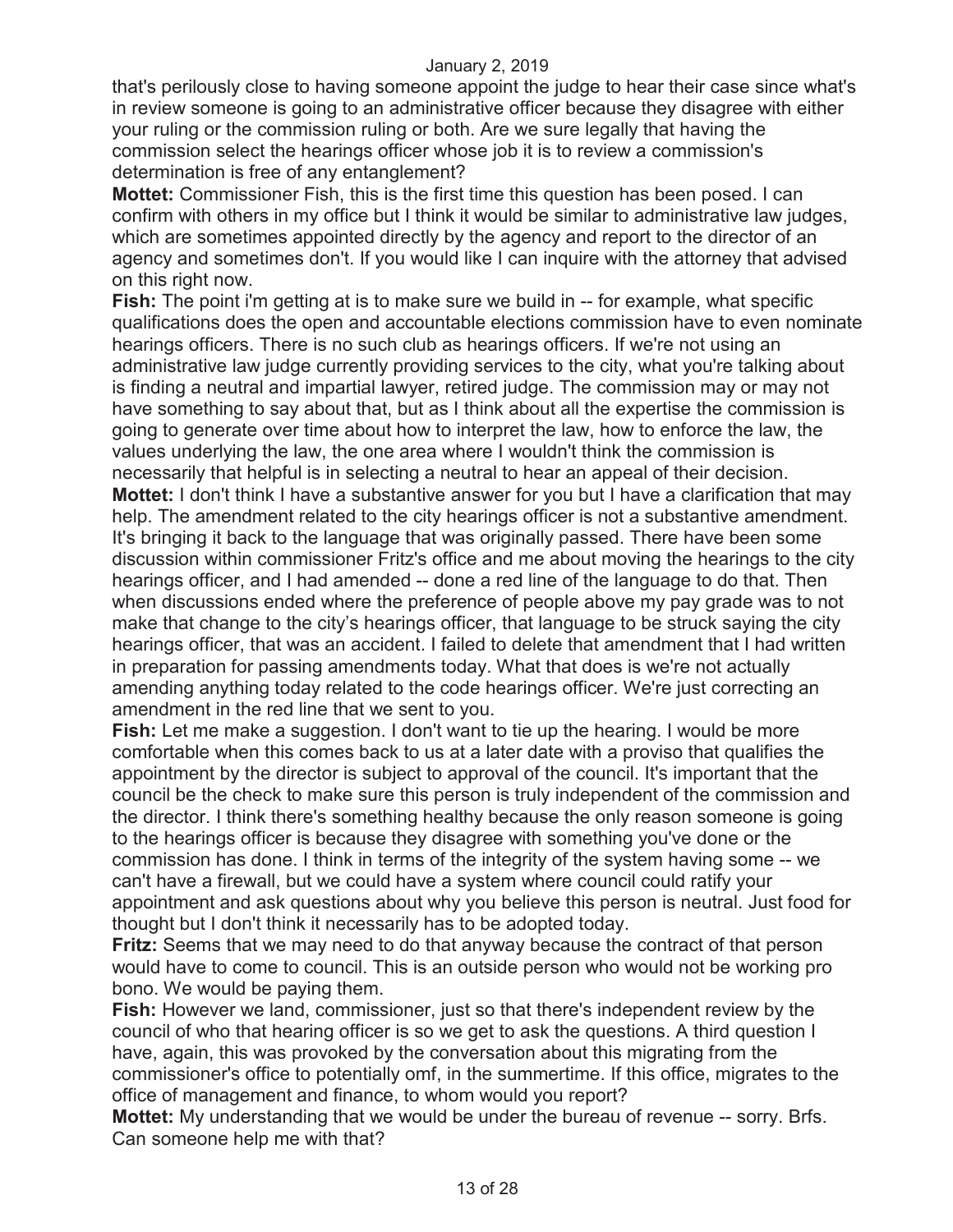**Fritz:** Bureau of revenue and financial services.

**Mottet:** There we go.

**Fish:** Again, not to belabor the record today but at some point subsequent could I have some understanding of to whose pleasure do you serve. In other words, somewhere along the way there's going to be a bump in the road. Someone is going to say, at some point, we need to change the director or we need to hold the director accountable or something about the director. When we make a change in the org chart it raises a question about who actually makes that determination. Do you serve at the pleasure of the council, do you serve at the pleasure of the director? It's not an idle question because at some level you need to be insulated from any kind of arbitrary action. I guess the question I would ask is subsequent to this migration, do you serve at the pleasure of whom and what is the council role. Finally, I got an email the other day, mayor, that judy prosper had finally decided to move on. She has been, you know, a tremendous resource to our office, to each of our offices on how we apply the rules on boards and commissions, how we apply our ethics rules and other things and she's been really indispensable. I assume when the commission is composed and we have the nine members, we'll have a protocol worked out with the city attorney's office so that commissioner Fritz, they get the full training on boards and commissions, public records, emails, all that stuff so that we – because this is actually the first major body that has come into existence post those reforms. I think we're all deeply committed to making sure that people have the information so they can serve effectively but also avoid the missteps that other boards and commissions have had because they didn't know what their role was.

**Fritz:** That should take a leaf out of the mayor's book with the police oversight commission. That's one of the reasons we're not appointing commission members today, to make sure we do all those steps in the right order. Absolutely we'll be doing the boards and commissions training.

**Fish:** Thank you.

**Wheeler:** I assume commissioner Fritz is moving the substitute.

**Fritz:** Yes, moving the amendments which are as outlined, the ones before you are amendments to 2.16.130-C and 2.16.170 hearings and appointments. It's not a complete substitute.

**Wheeler:** Take a motion as a package.

**Mottet:** A motion as a package for the amendments. Great.

**\*\*\*\*\*:** Second.

**Wheeler:** We have a motion from commissioner Fritz, a second from commissioner Eudaly. Any further discussion? Call the roll on the amendments.

**Fritz:** Aye. **Fish:** Aye. **Hardesty:** Aye. **Eudaly:** Eye.

**Wheeler:** Aye. Amendments are on the table.

**Fritz:** Thank you for reminding us about that. Now I have two invited guests, steve carter from the aarp, and kate titus from common cause.

**Wheeler:** Good afternoon.

**Steve Carter:** Good afternoon.

**Wheeler:** Microphones slide around. About six to eight inches away seem to work the best. Name for the record, please.

**Carter**: Good afternoon, mayor. Wheeler, members of the council, my name is steve carter. I'm a volunteer with aarp-oregon that has around half a million members. We were early and enthusiastic supporters of open and accountable elections. The aarp has long been promoted as an organization government integrity, civic engagement, and efforts to reduce the power of special interests and raise voices of everyday citizens in our government. Aarp was one of the organizations that worked with commissioner Fritz to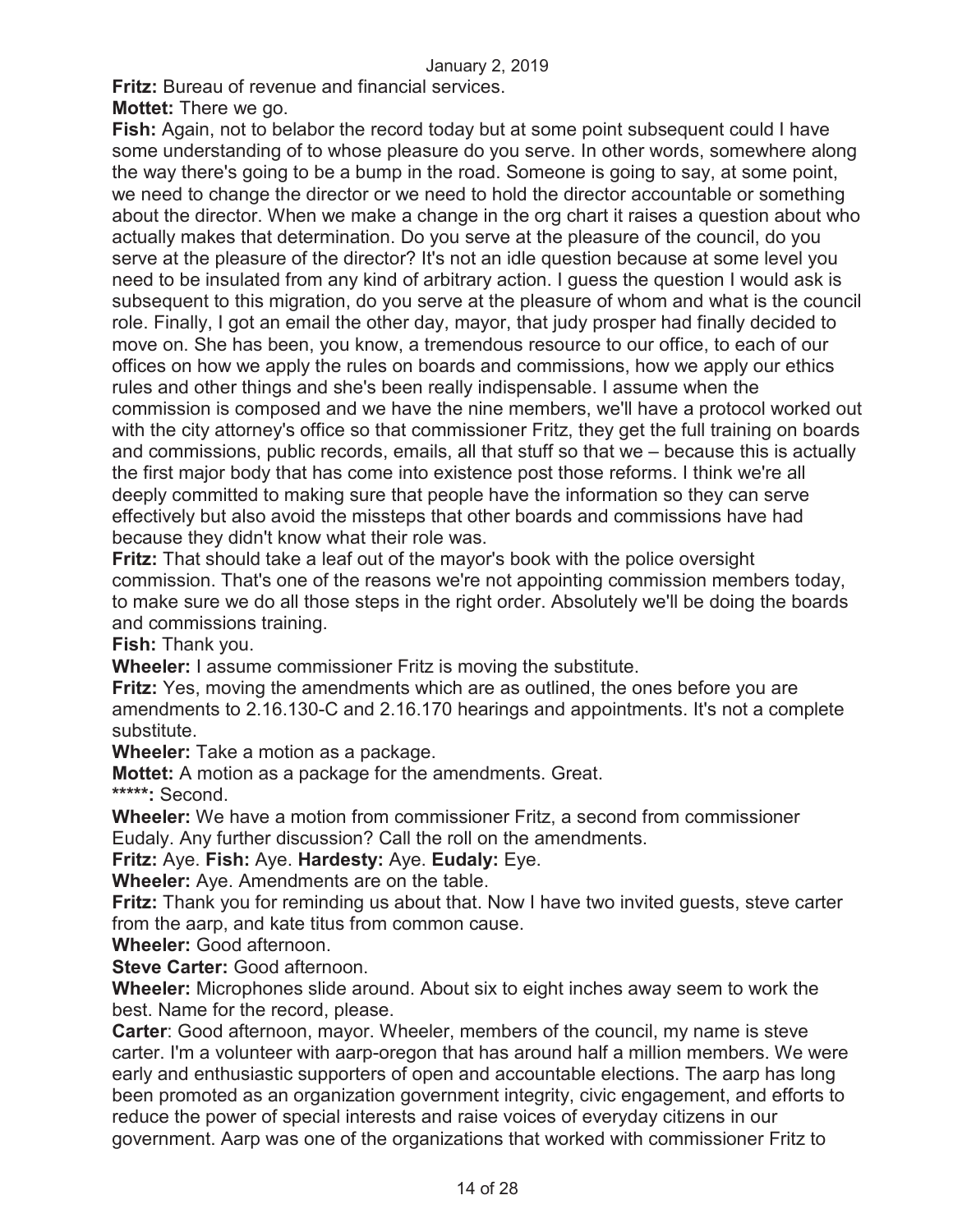pass open and accountable elections. We support publicly financed elections, programs like this one. Why do we do that? Because we know how critically important it is to reduce the influence of special interest money on public decision making while giving the full spectrum of members of our community a viable opportunity to run for public office. So i'm here today to urge the council to back these proposed amendments to ensure successful launch of the program later this year. I appreciate that commissioner Fritz and the program staff have identified and brought these forward. We have reviewed these amendments and are in support of them. Thank you.

**Wheeler:** Thank you. Good afternoon.

**Kate Titus:** I'm kate titus. I'm here representing common cause and a coalition of groups that worked with commissioner Fritz on this amendment. Good afternoon, commissioners and mayor. I just want to say special welcome to our newest commissioner. Thank you for breaking another ceiling. It's a shame Portland has gone this long without a woman of color on the city council but it's wonderful that you're here now. It's wonderful actually that all of you are here. I feel like we have great representation in this city. I just want to say that we're appreciative of the commissioners and the staff for working to get this launched well. The coalition has sent representatives meeting monthly with the staff to give input and review and talked about most of these amendments in advance and feel like this is the right way to go. We're appreciative of commissioner Fritz and her staff and the staff of the program to identify these issues and generally supportive. I will say there's one amendment that we didn't discuss as a coalition. It was brought to my attention just before the holidays that I think is a little bit -- I want to raise there's ambivalence about it. Where it's housed. There's not a good answer. We know that. It's a tricky thing. I think in some ways keeping it right where it is for these last six months sounds like a very smart thing because of course it's thanks to commissioner Fritz and her office that we're where we are. I'm very appreciative of having strong leadership. Of course the optics of if nothing else of having it housed in a commission seat that's now open is somewhat problematic. I'm not coming with a recommendation, just raising the obvious that I think everyone is aware of that these questions are challenging. In general i'm encouraged by the leadership from commissioner Fritz's office and the staff of the program. Appreciative of these amendments, catching things that should be adjusted, appreciative of your comments earlier, commissioner Fish, thoughtfully really looking at how do we get this right. And I just want to let you know the community groups that are following this closely are supportive of your efforts. Thank you.

**Wheeler:** Very good. Any further questions before we move to public testimony then I might ask some folks to come up and answer some questions that I have got. Public testimony, Karla. Thank you both.

**Moore-Love:** Yes. We have three people. Left, Robert Patterson, Edith Gillis, and Charles bridge crane-johnson.

**Wheeler:** Come on up. Welcome. Charles, would you like to go first, sir.

**Charles Bridge Crane-Johnson:** Good afternoon, commissioners, president eudaly of the council. And of course thrilled to finally see jo ann hardesty replacing the long serving seat of dan saltzman. I'm sorry I wasn't able to participate in this morning's shenanigans or whatever they were. I think there's been a lot of deep preparation for this. Some commissioners or some citizens may be confused or surprised as we zoom towards the back of exhibit a at 2.16.190 that there's also the commissioner of public utilities. As a citizen in Portland who is overly involved in government it's kind of bizarre to learn there's also a commissioner of public utilities in addition to a commissioner for the water bureau and additional to a commissioner for the bureau of environmental services. I guess the public utilities commissioner doesn't commission any public utilities. they take care of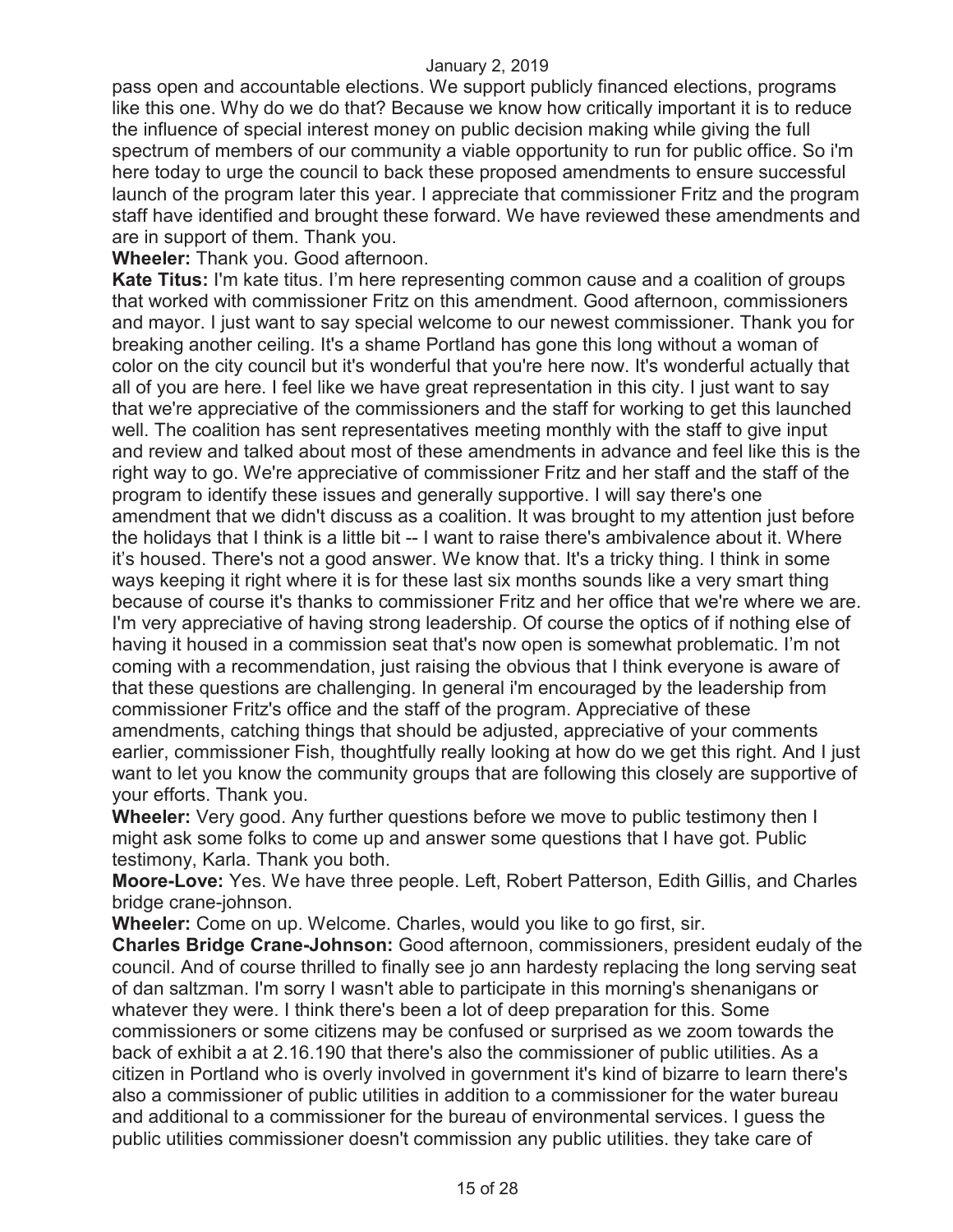franchised utilities maybe. We don't have to clarify that now. I just think as citizens who process this it's a little bit overwhelming.

**Fritz:** That was one of the changes I wanted to make the last time we had a charts review commission. That's the historic name of my position. Right now i'm actually in charge of the water bureau. I'm thrilled for the first time in ten years. I actually am the commissioner of public utilities. And I do have one of them.

**Crane-Johnson:** The other thing is since december of 2014, we have been using the same impact statement and under the impact statements it says "community impacts and community involvement", and I think that we should look forward to breaking those two things out separately. In the community involvement aarp didn't get a chance to be mentioned. I don't know if they just engaged at the last minute. There's no great list of community involvement there. I think that we do want to be -- do better scoping. Here in Portland we're very often pressuring environmental regulators to do comprehensive impact statements and to kind of conflate community impacts and community involvement is maybe not the best thing. This obviously is not an environmental issue. I don't think - actually there should be more -- I don't know if it fits there. Hopefully this will have great impact on our community as far as reducing the disproportionate power that establishment and wealthy people have in the elections process and maybe that should have been put in right there. But the other question or situation that comes to mind is oftentimes in the past when I have been here we have thought, oh, what the heck, just give it to the auditor. The auditor usually has a wonderfully competent reason why they can't do that which includes the budget but to me when we talk about impartiality and elections it seems like the auditor's office, if there was proper legal constructions and a guaranteed funding stream, that would fit.

**Fish:** Charles, just to be clear, those conversations went on for a lengthy period of time. The auditor has made it clear it will not reside in her office and the door has been closed on that.

**Crane-Johnson:** Thank you very much.

**Fish:** That's in the past.

**Wheeler:** If I could add one comment, actually we could force the auditor to take it under the county charter in my opinion. The city charter, i'm sorry. Wow: [laughter] my long term memory is finally coming back. This is great.

**Fish:** Very revealing, mayor.

**Wheeler:** It sadly is. But we also have decided that would not be a productive way to go. **Crane-Johnson:** Thank you.

**Wheeler:** Commissioner Fish is right. We have had that conversation almost ad infinitem. There's also been conversations about the county. Mr. Patterson.

**Robert Patterson:** Mayor wheeler, how are you?

**Wheeler:** Good. Thank you for asking.

**Patterson:** Happy holidays? Happy new year. I'm nervous today because money and campaign contributions I guess make me nervous. The role of money in our politics makes me nervous. But i'm happy to see the new commissioner hardesty, and to see the president of the council, commissioner eudaly. Congratulations to both of you. Let's see. I guess the reason why the role of money in our elections makes me nervous is because I understand that those with money, especially in a booming city like this, developers of real estate -- often are able to sway the political process simply by giving an early donation to a candidate. But what are you going to do? That's the process, right? I did read in the Oregonian over the holiday that our own mayor just got some quietly I guess got some donations which surprised me because -- that wasn't the Oregonian at all. I'm sorry. That was -- the Portland tribune. I think the trib. I was surprised to read that -- i'm sorry, I was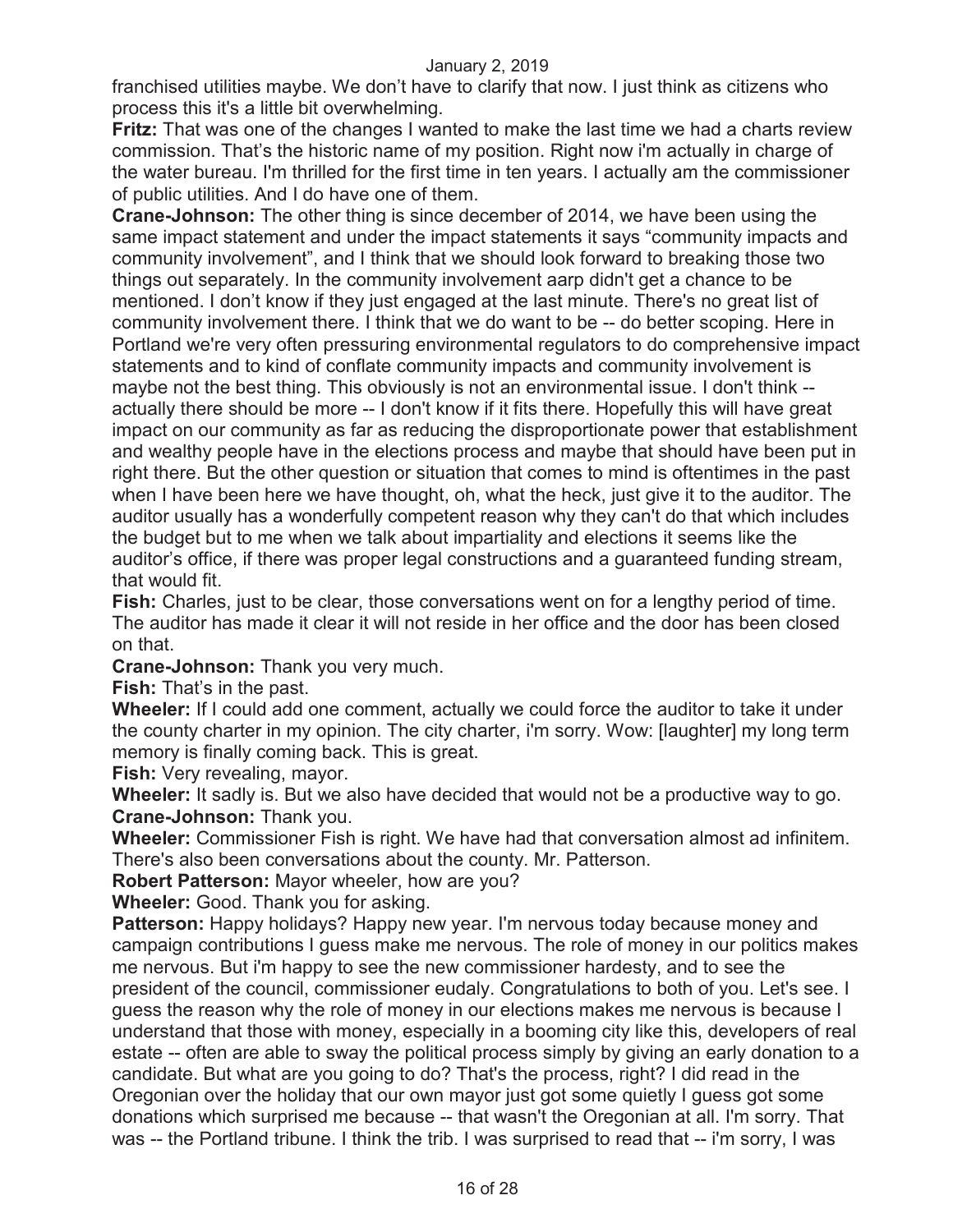surprised to read that because I also thought that you had checked out like a month and a half ago. So mayor, do you intend to run for reelection of this city or are you booking hotel rooms in iowa and new hampshire? [laughter]

**Wheeler:** You should expect that I will run for reelection. It's a conversation I would like to have with my family. They have every right to participate in that conversation, so i'll be making a decision in 2019. And I will not run for president of the united states even if asked. [laughter]

**Patterson:** Thank you.

**Wheeler:** Thank you, sir. Good afternoon.

**Edith Gillis:** Hello i'm edith. I'm so glad to see jo ann hardesty, all of you here today. Thank you, amanda, for all the hard work you have done. I'm really glad you've again cleaning things up. Thank you, nick, for pointing out the concern that we not have even the appearance of impropriety or vested interests. I also want to -- I don't really have the exact proposal on how to solve it but I want us to be keenly alert that who owns the software can control the information, and that can be a hole that can be pretty horrible as we see in the software counting election votes, counting dollars and reassigning what categories dollars are in at what times they are counted. Having family members that create the software for municipalities I think they should be paid for the hard work they have done but that we should have it open for people to see any kind of shenanigans and that we have public control over that. I also wanted to make sure that we never have it in the control of an elected candidate as an auditor is. And I want us to be careful that we have some kind of criteria for who is on it. I don't want just to have since we have so many percentage of people being a certain way that we have someone who is a token not representing the needs and just because someone is houseless doesn't mean they have really strong, legitimate contributions and legitimacy that we need to hear from. **\*\*\*\*\*:** Hear, hear:

**Gillis:** I would like us to actually write in some other criteria of what ideas and qualities we want to have on the team, and that could be overlapping or diagrammed in many different ways. If we leave it to the same old fight folks we're used to that speak our language, have our culture perspectives, we're going to have the same problems and we're going to have cynicism and distrust by the society. Over all i'm so grateful for the progress that's been made on this and i'm feeling very hopeful. I want us to make sure that we get back to those details.

#### **Wheeler:** Thank you.

**Fritz:** Thank you. Let me address the software issue, which is a good one. Contract will be coming back to council so that that will be available. I think the concept is that most of the software will be open sourced so it will be able to be checked by community members and we're very aware that this is hopefully going to be a marketable commodity when other cities and jurisdictions want to use it. We want to make sure the city has an ownership piece of it should we choose to share it with other jurisdictions.

**Gillis:** I want to also say that I really want as much transparency and publicity. You could go to the software called live stories where you have real time people asking questions and have that data crunched quickly and visual graphics that are easy for the common public and different languages to understand to give us a concept and that we not have those hidden times where if you get a whole bunch of money beforehand it's not counted. **Fritz:** Thank you.

**Wheeler:** Very good. Thank you. I have a couple of other questions. Could I ask jeff baer to come up, please, bureau of technology services? So first let me just state very clearly for the record I strongly support the objectives of this program. I strongly support the values behind those objectives. I'm very proud of the work that my colleague has done,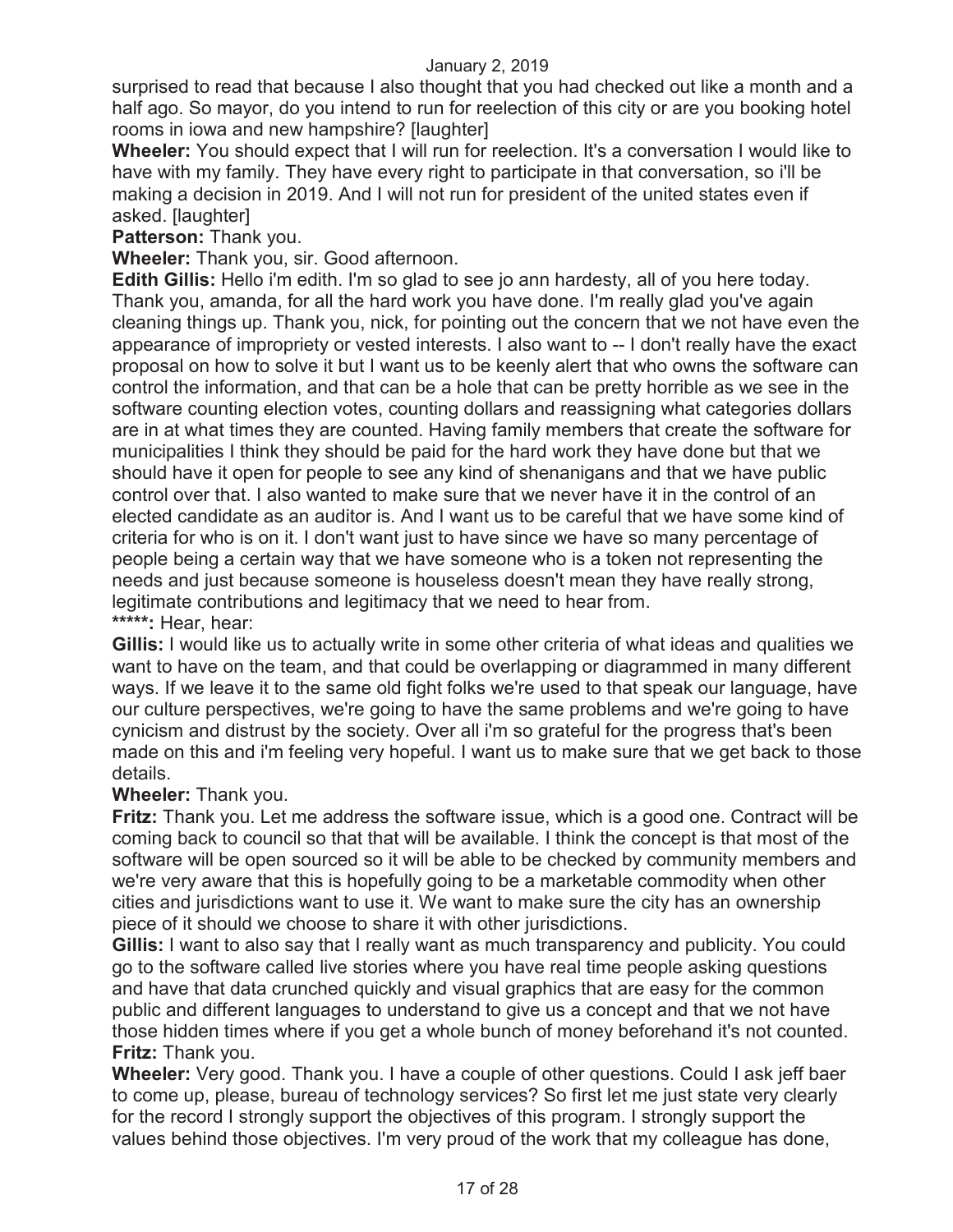commissioner Fritz, and the work that entire stakeholder group has put into this. I think it's been a yeoman's effort and they are delivering what I think has the potential to be a very, very powerful democratic tool in our community. That being said, I have some concerns about the level of preparation, the level of expertise, the true understanding about the technology involved, questions about whether we have enough personnel that are deployed and questions about how we're going to pay for this. So I wanted to ask you a couple of questions that were prompted by some back and forth between my office and the bureau of technology services. One of the questions which was raised was around establishing the actual blueprint for this program. Making sure that we have the horse before the cart in terms of what ordinarily would be done to bring this kind of a new technology platform online. It's my understanding that would include clear program goals, work flows, rules, making sure that we have contingency planning in place for any unforeseen developments during that development process. We know that during the city's last and I think inferior effort to achieve open and accountable elections we ran into some of the same gopher holes along the way. What level of confidence can you provide us that we have clear program goals that we have a clear understanding of the work flows, and the rules required to bring this technology platform to bear, and what is the state of contingency planning with respect to this program?

**Jeff Baer, Director, Bureau of technology Services:** Thank you, mayor wheeler. For the record, I'm Jeff baer with the bureau of technology services, and city council, appreciate those questions. Give you background on what we have done with the program and also with commissioner Fritz in her office. We started last summer to really start trying to develop those blueprints what we call defining the requirements for what the program would actually do, put together work flow, functional and technical requirements together. In my estimation I think we got about halfway through that process. We then sat down with susan to talk about what are the next steps to get us to the next process. We were at a point where we had recommended and it was our position we were recommending hire a business analyst to complete those requirements, document that. This would follow the more traditional process so that we then develop those into a statement of work in which we would do a solicitation process. That was I think determined at that time that that would take a longer period of time than what was being requested. It was -- there was concern about the cost of doing that process. So in some discussions we sat down and said maybe there's some alternative ways which would be perhaps working with Portland state university through their computer science program and see if there's a way to work with that or even with an organization like hack Oregon, which is called a civic software foundation. That's the process we're going through right now. I believe I think commissioner Fritz noted there's a \$5,000 contract coming before council to really I think my understanding is that is going to put together the team of volunteers through the civic foundation then there's I believe a sole source notice posted for the I believe about \$125,000 to do the actual software development by the developers. Within hack Oregon or civic software foundation. That's where we stand today. I can't tell you exactly -- I have not worked on a project like this with hack Oregon. We have had other examples in the city who have. I have not personally been involved in that but they are putting together a team, much more of an iterative process, developing a basically a six-month sprint for the process to come up with a project by july 1 as commissioner announced.

**Wheeler:** So where will the \$125,000 come from?

**Baer:** I believe that's current funds.

**Wheeler:** Very good. The timeline that we're all working towards is november 1, 2019. Where are we with regard to meeting that timeline?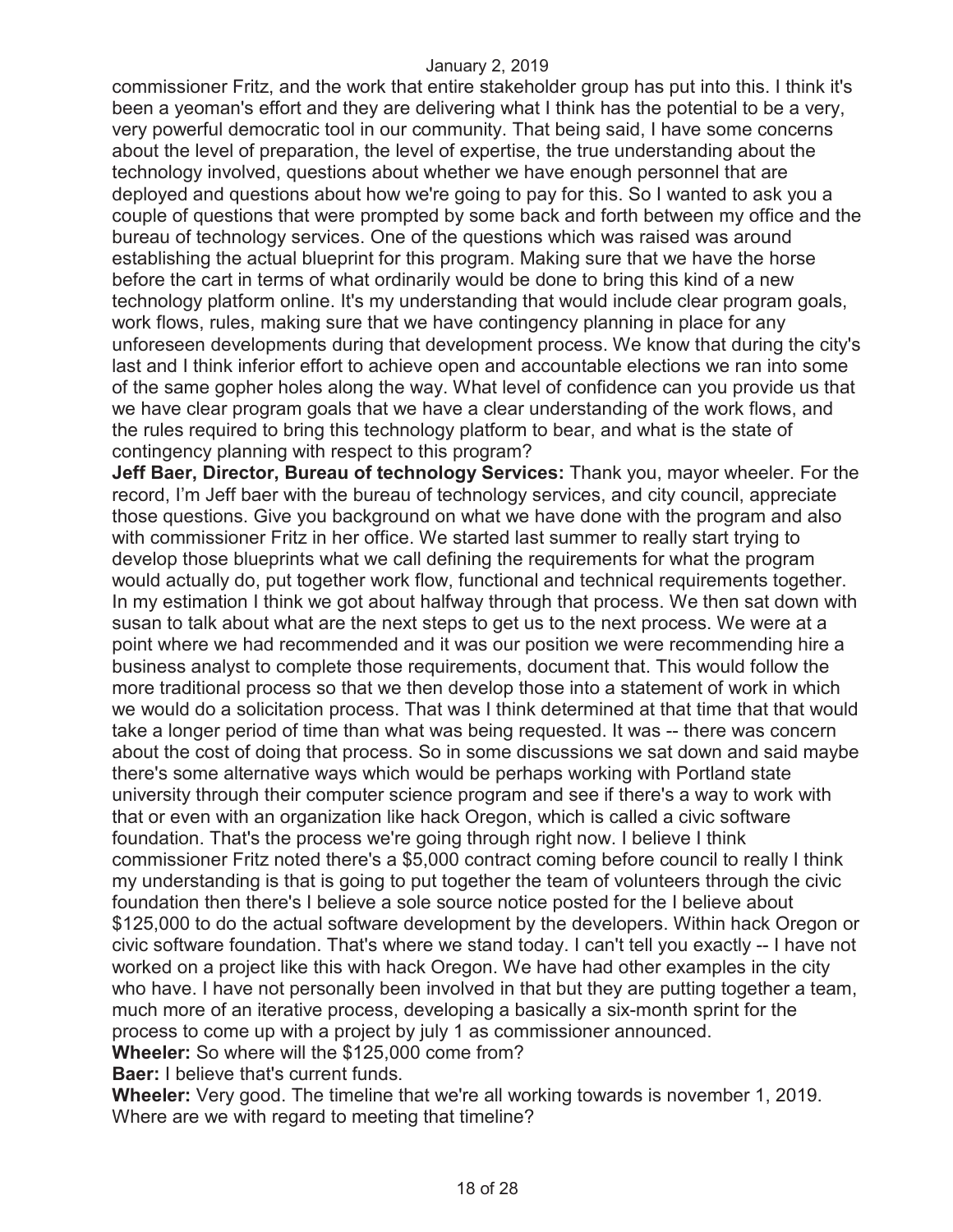**Baer:** I would have to defer to susan in her program office about what's the engagement looking like with the civic foundation. I think they are on track for a july 1 demonstration.

**Wheeler:** I would like more clarity on that because that's not an optional deadline, right? That's a hard and fast deadline. The program either succeeds or fails based on that program. With regard to the personnel, expertise and the budget to implement this program what can you tell me? Maybe that's more appropriate for the chief financial officer but -- she's shaking her head no. It's on you, jeff.

**Baer:** I can address the question about getting expertise on staff, we are working with their team to interview a couple of potential candidates for experienced project managers who have gone through software development like this that will be very helpful in terms of getting somebody in to be able to help walk through and interact between the city and with the civic foundation.

**Wheeler:** One of the conversations I had with the auditor, I doubt she would mind my saying this, is one of her concerns was the budget required to actually be able to operate this program. I believe we currently have about two fte allocated. Is that approximately correct?

#### **Baer:** Yes.

**Wheeler:** She believed we would need up to or perhaps more than seven additional fte. Do you have a sense of where we are with regard to what the fte requirement is for this program?

**Baer:** I don't in terms of the program and how it would be managed. My concern would be more on maintaining and operating the system, which is eventually going to be up and running so I can't answer that part of that question.

#### **Wheeler:** Who can?

**Baer:** Defer to susan and her team.

**Wheeler:** Would you like to come up? Thank you.

**Mottet:** Hello. So we have been looking, talking to other program administrators of similar programs in other cities, counties and states. Looking at the program functions they perform and how many full-time and how many seasonal staff they employ to perform those functions. Also looking for example some jurisdictions to everything on paper and manually and document it to exact eight minutes to validate each contribution is matchable. Some use a mix of technology and manual verification. This program would use perhaps the most sophisticated technology to get the bulk of verifications that are easily done, payments made by credit cards, by people registered voters. It's easy to verify. It's actually from them, they are actually a Portland resident, they are actually 18 years old. We're trying to get the easy ones done by technology so the program staff can focus on harder cases. If we align -- I thought the cities being more similar to us in terms of functions that are performed and technology utilized to perform them would be new york city and seattle. If we aligned with how much additional sort of seasonal staff we would need compared to their size much program which is much larger versus ours which is much smaller, covers three seats, it would be about two full-time equivalents but not permanent. They would be seasonal. I anticipate bringing the first one on no earlier than september of 2019 and bringing the second one on -- it's unclear basically as needed. It may be in 2020. Then they would finish after auditing the program after the election in 2020. That would be if we were aligned with new york city's system. If we were more aligned with how seattle utilizes seasonal staff and their needs, it could be up to five staffers, but they didn't have bring all five on at once. They brought one on initially and then added -- by the time the election was over they had five full staffers. We don't anticipate seven fte. I think we're looking at four, maybe no more than 16 months out of a 24-month cycle we're looking at one to two fte of seasonal staff.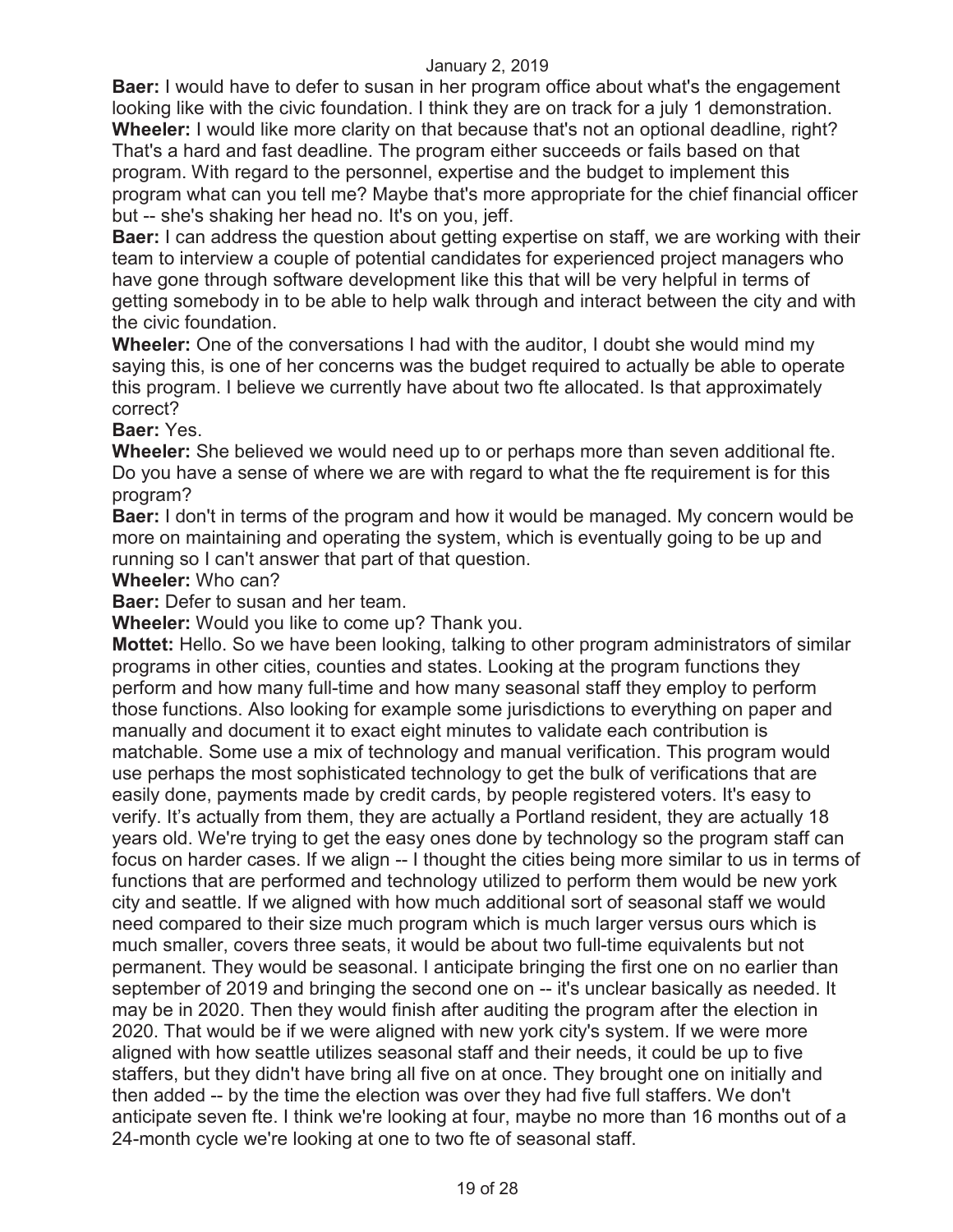**Wheeler:** In addition to the two fte currently funded or is that the total? **Mottet:** That's in addition.

**Wheeler:** Somewhere between two permanent fte plus potentially one, two --

**Mottet:** Sorry. I think we're looking at -- I suspect we're looking at two temporary staffers. If both are on at the same time would be two full-time employees. But they would sometimes not be employed at all by the program and sometimes only one would and the biggest crunch near the end both would be employed. It's possible we might have to go up to four by the end of the program. I don't anticipate more than that.

**Wheeler:** So as you heard commissioner Fish say up front, one circuit breaker I would like to put into this process, a would like a work session for the council when we get farther down the implementation road and I would assume by then you'd have some more confidence in the estimates with regard to fte requirements. Is that a fair statement? **Mottet:** Well, it's hard for me to know the exact timing. The piece of information i'm keenly watching is as the technology is being built and tested we can grab data from orstar about donor names and start looking at is the technology matching, of the people who are registered to vote, is it matching 80% of them, is it matching 30% of them? We can shift the algorithm so we get to a higher but accurate match state. That's going to be the main thing which determines whether we do a lot of manual work or a lot of it being done automatically.

**Fish:** May I ask a related question? This goes to jeff. Jeff, each of us in our respective races for city council have had an historic relationship with orstar. We're more familiar with orstar. Orstar is administered by the secretary of state's office. There is a private way to enter orstar to put information in but there's also a public portal. The information is available to the public just by putting in a candidate's name but there's another way to enter orstar actually put the data in and some of us use staff people to do that, others use third party providers who do that service. My experience with orstar is periodically they were down for maintenance. This is well documented because it's out of the secretary of state's office. Down for maintenance, and also if you read national literature, some of these programs are highly suspect, highly vulnerable to third party targeting. Now, the information is not confidential as I said, you can get the information through a public search, but if you jam the system, if you put some kind of malware or something in the system and jam it you could create havoc particularly around reporting deadlines. Do we have a sense -- I heard you're working with hack Oregon, which is open source, do we have any concerns about third party vulnerability?

**Baer:** One of the concerns we have expressed and I think we provide information to susan and to hack Oregon some of our cyber-security controls that we have in our expectations so we want to embed whatever they develop to make sure those cyber-frameworks securing that information. One thing we don't want to do is bring in a whole host of new personally identifiable information or anything that may be confidential and restricted that's not publicly accessible.

**Wheeler:** With regard to the budget as we get closer to this, it's my assumption that there will be budget package for the council to consider with regard to any additional fte required to operate the program. Is that correct?

**Mottet:** We I believe we will come to the council for authority to hire any additional fte of seasonal staff. The concept behind the program was that there would be an annual budget allocation that carries forward each year so that by the time there's an election there's enough money in the fund to pay for matching funds as well as all administrative costs. So as long as the program is fully funded every year, the hope is that it would be able to cover all costs including additional seasonal staff.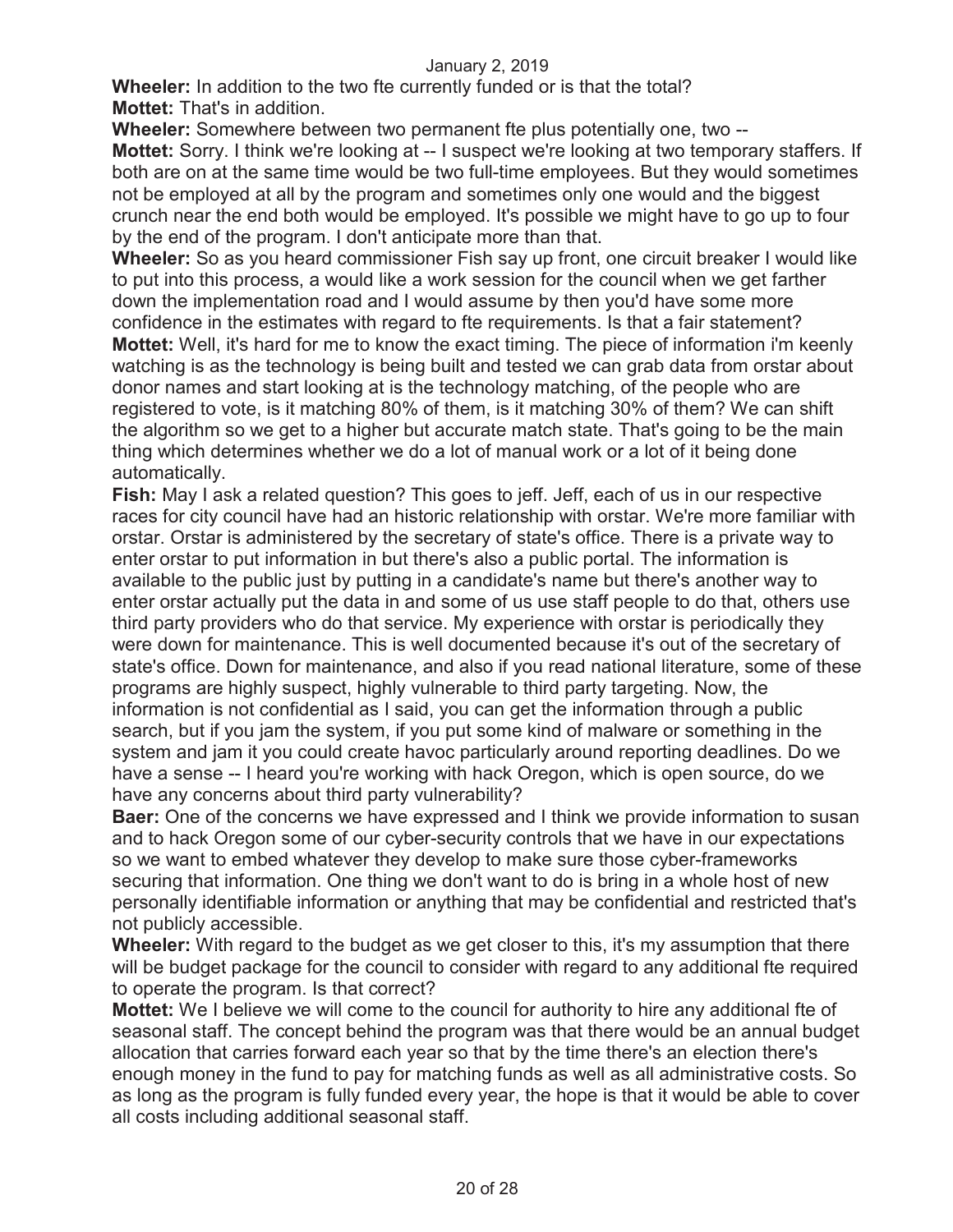**Wheeler:** For the first year starting -- what we're discussing today basically goes to july 1 under commissioner Fritz's leadership. Then it moves to bts, omf, and bts, starting on july 1st. I assume the funding required starting on july 1st, since that is the beginning of the next fiscal year, would be sought during the upcoming budget process. Is that correct? **Mottet:** Yes. The money for the program over all administrative and matching would be sought every year, and what wasn't spent carried forward so that when the program spends the most money, which is in the run-up to elections in matching funds that there's enough to cover everything.

**Wheeler:** I want to put my usual blanket concern on the table so I did so there's no misunderstanding. I would weigh that budget request against all other budget requests because there will be many and there will be many priorities for this council, and while this is a very important issue there are other very important issues too. So I want to be clear that if I support the ordinance today that does not commit me to supporting the budget ask in the upcoming budget process.

**Fritz:** Let me be clear. The money is currently ongoing so it would need to have an affirmative vote to get it out. Currently we're not expecting an additional budget ask. You asked how many fte, and would we know that by the work session. The answer to that is no because we don't know how many people are going to qualify. I personally think it will be hard for people to qualify because the standard of getting 250 donations of a certain size is a lot harder than people might think.

**Wheeler:** I don't disagree with that. I appreciate the work you did to actually make it so that you do have to put in the effort to participate in this program. You can't mail it in. You actually have to being a aggressively pursuing an active campaign to qualify. I appreciate you went through those steps to do that. My question is budgetary. At what point do I commit to the budget and how do I know what the number actually is? when do we cross that line?

**Fritz:** We're not planning to put in a budget request this fiscal year, so it would be the ongoing allocations we have already chosen to give.

**Wheeler:** So it would be the two fte.

**Fritz:** Yes. As susan said, there may be additional --

**Wheeler:** Including starting november 1, 2019, it's just the two fte. I thought I heard something else.

**Fritz:** There may be some additional part-time staff and i'm not sure whether we have to get budget authority for those limited term temporary staff or not.

**Wheeler:** Okay. I'll say I would like to have that clarified.

**Fritz:** Commissioner hardesty has something.

**Hardesty:** Thank you. I appreciate the clarification, commissioner Fritz. I was tracking, and then the mayor confused me, and I think I'm confused now.

**Wheeler:** My question is this. We currently have an ongoing two fte funded for this program. I heard testimony a few minutes ago it could require funding beyond that. We don't have the technology platform defined yet. We don't know how much of the platform is going to capture the easy low-hanging data versus how much is going to be harder manually delivered data. So my question is simply at what point are we going to know the actual cost of the program and what is the role of the council in terms of approving that funding and weighing that against other competing priorities. I don't have clarity on that point.

**Hardesty:** So if I may, mayor, so what i'm hearing is if we fully fund the program as we intend to, moving forward then the funds that we need, whether we need to hire additional part-time staff or not, will be included in that. That is my understanding. **Fritz:** They already are.

21 of 28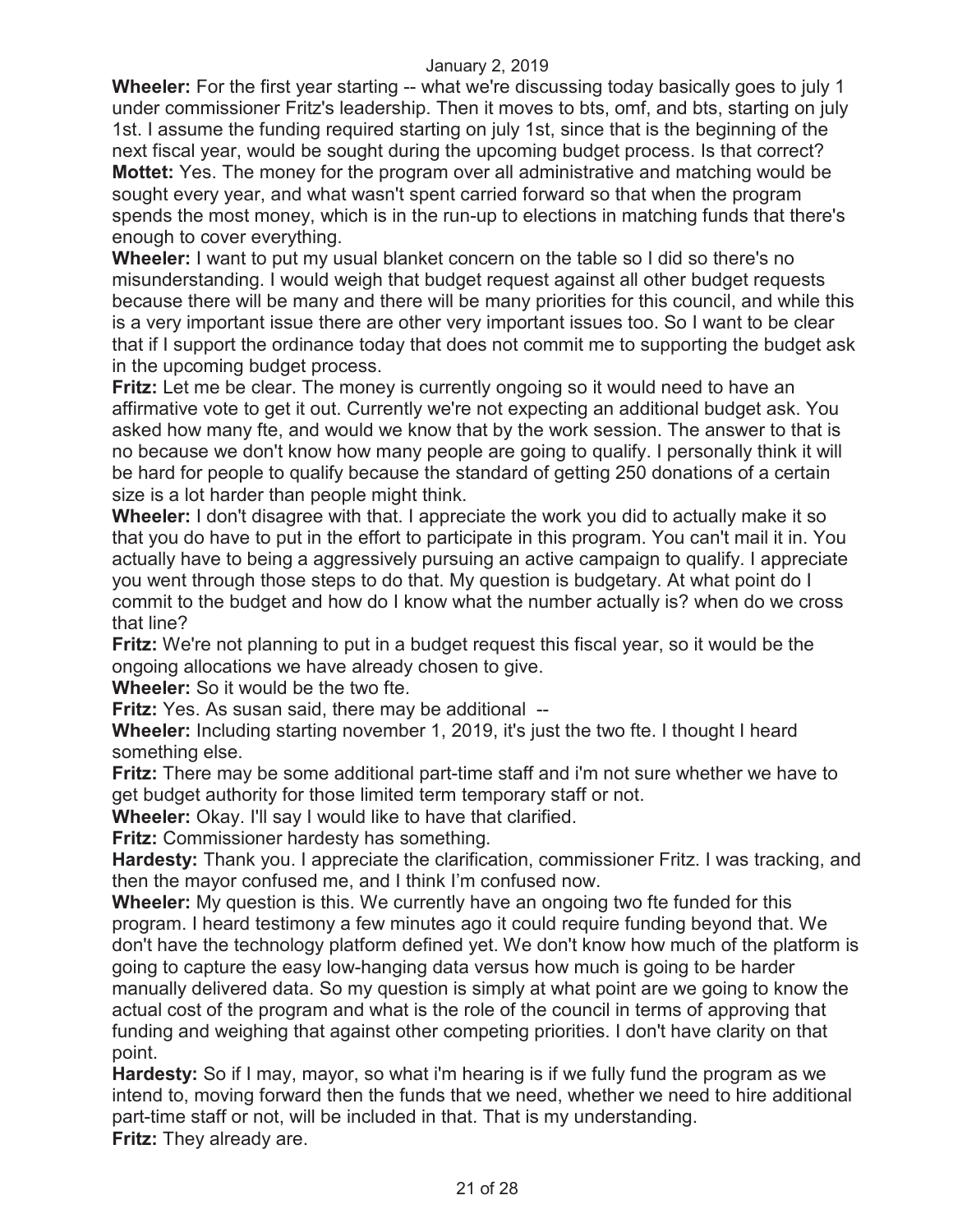**Hardesty:** that is my understanding.

**Wheeler:** The two fte are currently an ongoing sourcing.

**Hardesty:** Yes, it is already funded if we fully fund the program as presented. But heads are going up and down. Yes. [speaking simultaneously]

**Wheeler:** The chief financial officer is going to set me straight. Greetings. Name for the record please.

**Jennifer Cooperman, Office of Management and Finance:** As I understand it your program has been funded. If you believe in the context of that funded amount you can pay for the technology, pay for your staff, and have money, matching money to award, then you're set. The minute that you believe that you need additional funds, if the cost to build this customized software exceeds what you are expecting, or if there are more potential candidates running and you need greater matching funds, that would be your trigger to come back to council and ask for additional funding.

**Fish:** Mayor, I think we're on the cusp of an illuminating moment.

**Wheeler:** Commissioner Fish.

**Fish:** The chief administrative officer has reminded us --

**Wheeler:** Financial.

**Fish:** Excuse me. Chief Financial Officer. Shame on me for getting that wrong. Has reminded us that is a million five?

**Fritz:** I think it's 1.2.

**Fish:** 1.2 million has been budgeted ongoing so council would have to reverse that. Out of that comes all expenses plus the balance goes out the door as matching funds. That begs an obviously second follow-up question which is with all this uncertainty about technology and all this uncertainty about ftes, is there anything currently in the law which limits the amount of money that can be spent on technology and overhead including staffing to ensure that there's an adequate amount of money to go out the door? The way this will come back to us won't come back to us as a staffing request. It will come back to us if there's no money available to match any contributions. Is there an administrative cap that dictates how much can be spent of the annual appropriation on technology and staff and related expenses?

**Mottet:** There is not. There's a cap on the percentage of the city budget that can go toward the program, that can be allocated toward the program.

**Fish:** So i'm just curious since we're putting ongoing money into this, what do you anticipate will be the split in the next fiscal year between overhead and money available for matching?

**Mottet:** So that is very challenging to – that is a number i'm trying to come up with. I do have a provisional budget. I kind of wish I had actually looked that number up before I came into this meeting. I don't anticipate that the program will in any way be overwhelmed by administrative costs.

**Fish:** Keep in mind one of the reasons we're struggling with this a little bit is that our unique role is to determine whether resources that are appropriated are going appropriately to things like staffing and overhead. That's what we look at. The fact that there's money left over to do a matching program is great. One thing we know is that that pot is going to either come under a lot of pressure if there's a lot of candidates or not. That doesn't change the appropriation. But we look at things like program efficiencies, staffing, cost of technology. Those are the questions we ask as an oversight body. At what point will you have clarity about what the mix is?

**Fritz:** Could I answer that? Every step of the way things come back to the council. The contract comes to council. Susan said in her presentation it's \$125,000, then ongoing costs of \$12,500. That's what we're looking at. New positions would have to come back to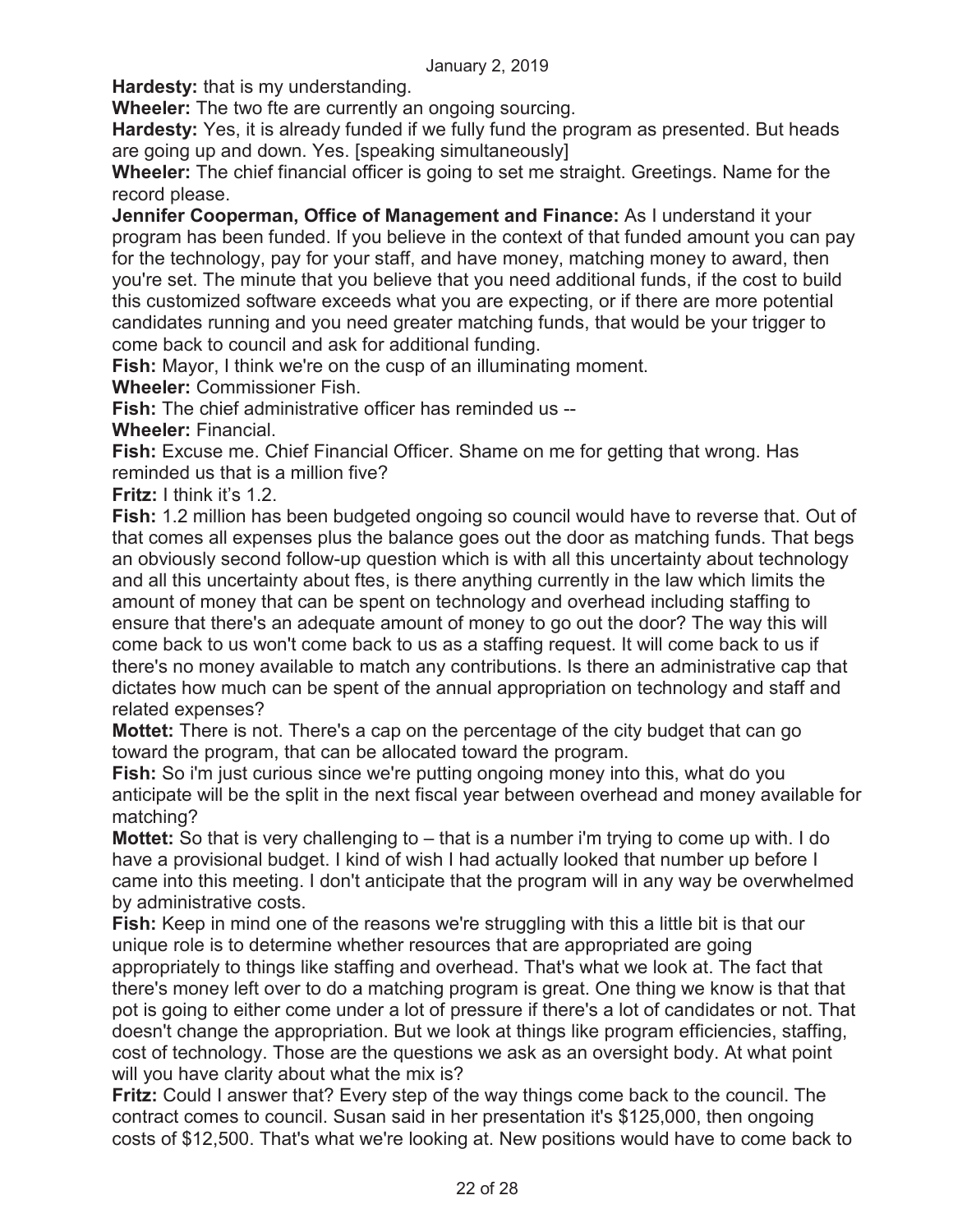council. So far we're thinking we're confident it will be all under the existing budget. Should it turn out far more people apply than we have matching funds for we would have to come to council in a bump request in the fall or the spring.

**Fish:** My understanding if you have more candidates than you have funds for you go to a rationing system, not come to a bump.

**Fritz:** That would be up to council to decide but that's the process. Every step of the way council makes a decision.

**Fish:** The only marker I want to put down is whether you come back to us seeking additional staff and overhead or you come back seeking additional dollars to go out the door at some point the public is going to want to know how much is going to overhead, how much is funding the program that council said we were going to deliver, which is a matching fund program. It isn't a jobs program or a technology program. It's a matching dollars program.

**Mottet:** Yes. There are still questions that in implementation we're working through so we can give you a number that you can rely on on that. But those questions -- we don't have enough information at this moment to have a clear answer to that. However, nothing has indicated to us that this program will in any way be dominated by administrative costs. We have been fighting tooth and nail to minimize the cost that the technology costs -- you know, while still getting what we need to prevent us from requiring too many seasonal staff because that would be penny wise and pound foolish to be low on technology and have to spend a lot of money every other year on seasonal staff. We have been fighting tooth and nail to make sure we're getting a very good value for the city's taxpayer dollars for each of these administrative pieces of getting the program up and running. We can have data for you soon around that and I can have provisional data sooner than I could maybe have the number you can rely on but there are some question marks still especially on how many seasonal staff we will require once we know more about the technology's performance. **Wheeler:** Commissioner hardesty.

**Hardesty:** Thank you, mayor. Susan, my question has to do with when you started putting these pieces together you actually started a bit behind the curve, right? Because the time has been constrained just based on the city council's actions, right? We didn't move as fast as we were supposed to. So I just want to make that part of the record. It's like had we started earlier we probably would have had clear answers today. Can you give me, is it 30 or 60 days that you could give us something that you would be confident in actually providing to city council?

**Mottet:** Well, thank you for acknowledging that. I was hired june 13th of 2018. That gave me one year and two weeks to get an entire complicated program up and running. Even just given the city's procurement rules, that is virtually impossible. So we have been working very diligently to pull rabbits out of hats to make sure that we're able to get a very savvy technology partner who has worked with campaign finance data before who already has the infrastructure built for this program and just has to customize and application to it so that we can get things done for the least money and as quickly as possible using city procurement rules. It's been incredibly challenging. Because there's just no way for us to get this technology to the point where we will have the question answered of what the match rate is between the donors and the voter registration list answered we won't have it in the next 60 days. I hope that that is one of the only questions we don't have answered in the next 60 days. We should have answers -- I don't want to say anything inaccurate right now, but we have a lot of answers already that can provide an incomplete picture of what the administrative costs will look like. Then additional answers will come in as we continue moving this toward implementation.

**Wheeler:** Great. Sorry. Yes.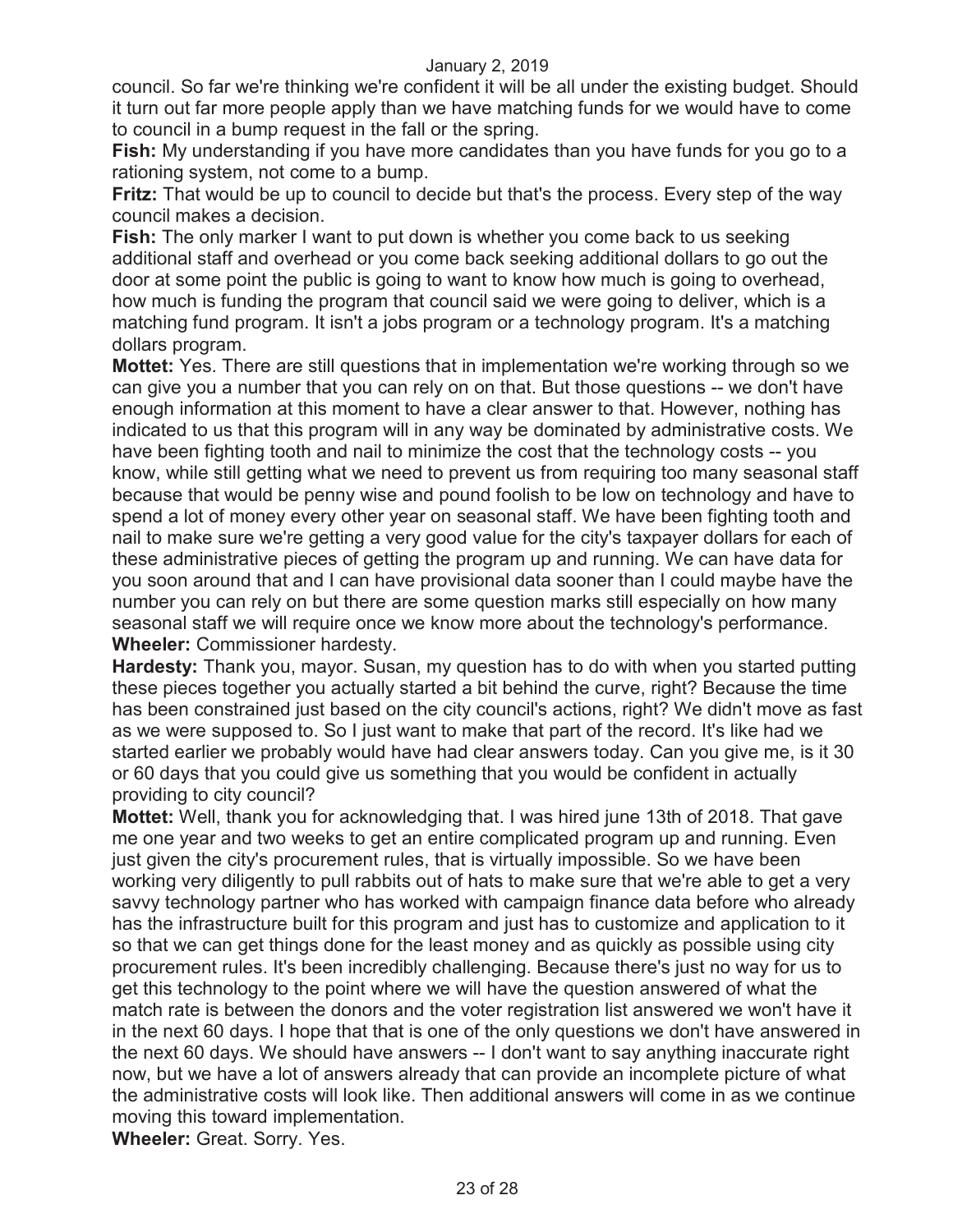**Cooperman:** I would like to just highlight some comments that have been made starting with commissioner Fritz identifying this as a complex and challenging project. This is customized software. When you're managing a software implementation you have time, budget and scope. Those are the three things that you can control. We're set on the time. We have a budget. But the scope, with the business requirements, is what still needs to get built out. I'm worried about the time. I'm worried about having something that is functional and works in time for november 1. The devil is going to be in the details. There's a lot of work that needs to get done. If it's coming to brfs, I want to put my marker down about what my concerns are. It's going to be on all of us if it doesn't work.

**Wheeler:** Could I ask you a question to that? Sorry to belabor this but I would be remiss if I didn't. What of contingency planning? What if you get two or three months down the road and -- what is our contingency plan? What's plan b?

**Baer**: I'll partially answer that saying we have the technology oversight committee. They have accepted this as a project to oversee. City council will receive a quarterly briefing on the project and on the progress of the project. You will see that plus susan and her team reporting monthly to the technology oversight committee and also hiring external quality assurance consultant to make sure we have a third party looking in to make sure things are going forward.

**Fish:** But Jeff, we'll get at least two quarterly reports from the technology oversight committee.

**Baer:** Yes.

**Fish:** To our newest colleague, one of the virtues of that committee is when they review all the technology programs that are undergoing they use a very simple color coding of red, green and yellow. We focus on the yellows and the reds and they are made up of computer technology experts and if there are glitches and the history has been good intentions notwithstanding technology often gets the better of us, we have all in our bureaus had challenges with technology. The oversight committee gives us a real time guidance and check-in if there's a problem.

**Cooperman:** So plan b is going to be a manual process. I don't know what that looks like. I would look to susan to help flesh that out, but that's what it would end up being if we don't have a workable technology. And the \$125,000 – so there's a \$5,000 grant that's not coming to council because it's not over \$5,000. That has not yet been executed but it's close to being executed. Then there's a \$125,000 contract that will come to you but it hasn't yet come to you. I think the idea of the grant was to give some ability for hack to get started even before the contract comes to you for approval but the contract has to get written. So in my mind it comes down to business requirements and what direction and what detail is hack being given to get started and do their work so that when the contract is completed they are not having to do a 180 and go differently than where we sent them off in the first place.

**Wheeler:** Jennifer, whose responsibility is it? I feel reasonably good about this program, the direction and the work that's been done so far, but I also believe you need a plan b. Who whose responsibility is it to create plan b?

**Mottet:** It's my responsibility.

**Wheeler:** Is that something you're actively working on?

**Mottet:** I am working on that. Jennifer cooperman was correct if there's no technology up and running it would be a fully manual process. If we have technology partially functioning it would be a partially manual process and how much of it is a manual process? If we had to go to a manual process that would be a significant number of seasonal staff that are helping us process everything by paper. The voter and elections program was processed entirely by paper. We are hoping not to have to do that. But there would be a budget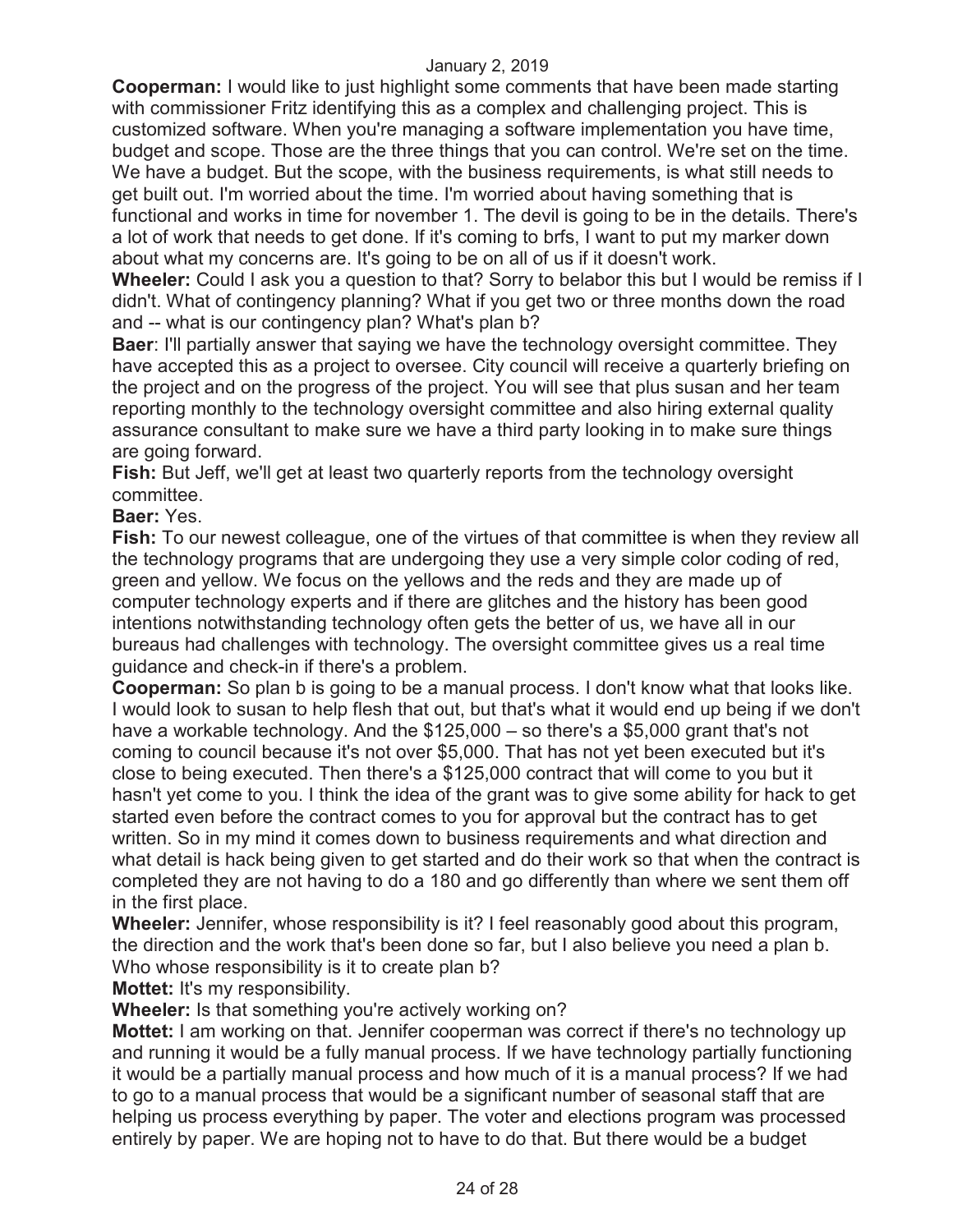request coming in if the technology was not running and we were running a significant amount of that program all of it manually.

**Wheeler:** Just to state the obvious, we need that information sooner rather than later. **Mottet:** Yes.

**Wheeler:** Because there may not be a bump this year.

#### **Mottet:** Yes.

**Wheeler:** I'm not making any news. I haven't seen the forecast but I think we all know what's going on with regard to revenues. Very good. Commissioner hardesty. Good. Anything else? Very good. Thank you for your hard work on this. We appreciate it. Thanks for answering our questions. Karla, please call the roll on the ordinance as amended. Moore-Love: Fritz?

**Fritz:** Thank you, colleagues. This has been a really helpful discussion and I appreciate everybody being committed to getting this program right. Thank you, susan mottet and ana pyfiel and to tim crail and Cristine nieves on my staff. I'm going to read the list of the coalition members who have been helping push this and guide us from the community. I think it's important for everybody to know what kind of community engagement is going on. The alliance for democracy; apano; basic rights Oregon, berniepdx, bus project, coalition of communities of color, color pac, common cause, communication workers of america local 7901 -- that's not the right number – Enlace, Every voice, latino network, league of women voters, main street alliance, move to amend Portland, naacp Portland branch, opal environmental justice, Oregon education association, Oregon league of conservation voters, Oregon student association, Oregon walks, ospirg, pcun, Portland forward, representers Portland, st. Michael's church, justice group, sierra club, seiu state council, ufcw local 555, unite Oregon and the working families party. There's a lot of community engagement on this. There's a lot of guidance each of these partners was reached out to in terms of suggesting people to apply for the commission. We, the city government, this is a test of can we work together. I really appreciate the chief financial officer, chief technology officer and the whole of the office management finance. Your partnership, mayor, with tom Rinehart in the chief administrative office position. It's on all of us to respond to community and make sure this program works as council directed. I also want to thank the procurement services and city attorney's office who have been really helpful in figuring out the contracts and nuts and bolts. This is just a key part of our democracy. It's so important. I appreciate everybody who came out in december of 2016 to help get it passed. I especially appreciate those of my colleagues who didn't support it before who are now knuckling down and shoulder to the cart or whatever the thing is, we're all pushing together to make sure that we collectively can deliver this program. Thank you very much. I'm very proud to vote Aye.

**Fish:** Commissioner Fritz, thank you for bringing these amendments forward and for structuring a hearing that I thought was very informative. I appreciate on some of the concerns that I had hearing directly from the director, from jeff baer and from our cfo. I appreciate in the next 60 days or a reasonable period of time we'll get follow-up. Obviously, the more clarity we have about some of these issues the more likely it is the public will have confidence in this program. I am -- I have been on council long enough I was reminded this morning I used to be the most junior member of the council and as of today i'm the most senior member of the council. One of the things that I have learned over the ten years is to bring a certain level of humility to all new technology projects. I appreciate the director saying that, you know, she is reasonably confident and going about with her eyes open and we're hopeful. The reason commissioner saltzman put together the technology oversight committee which a number of us supported years ago was that these technology programs have this habit of moving sideways on us. Then technology changes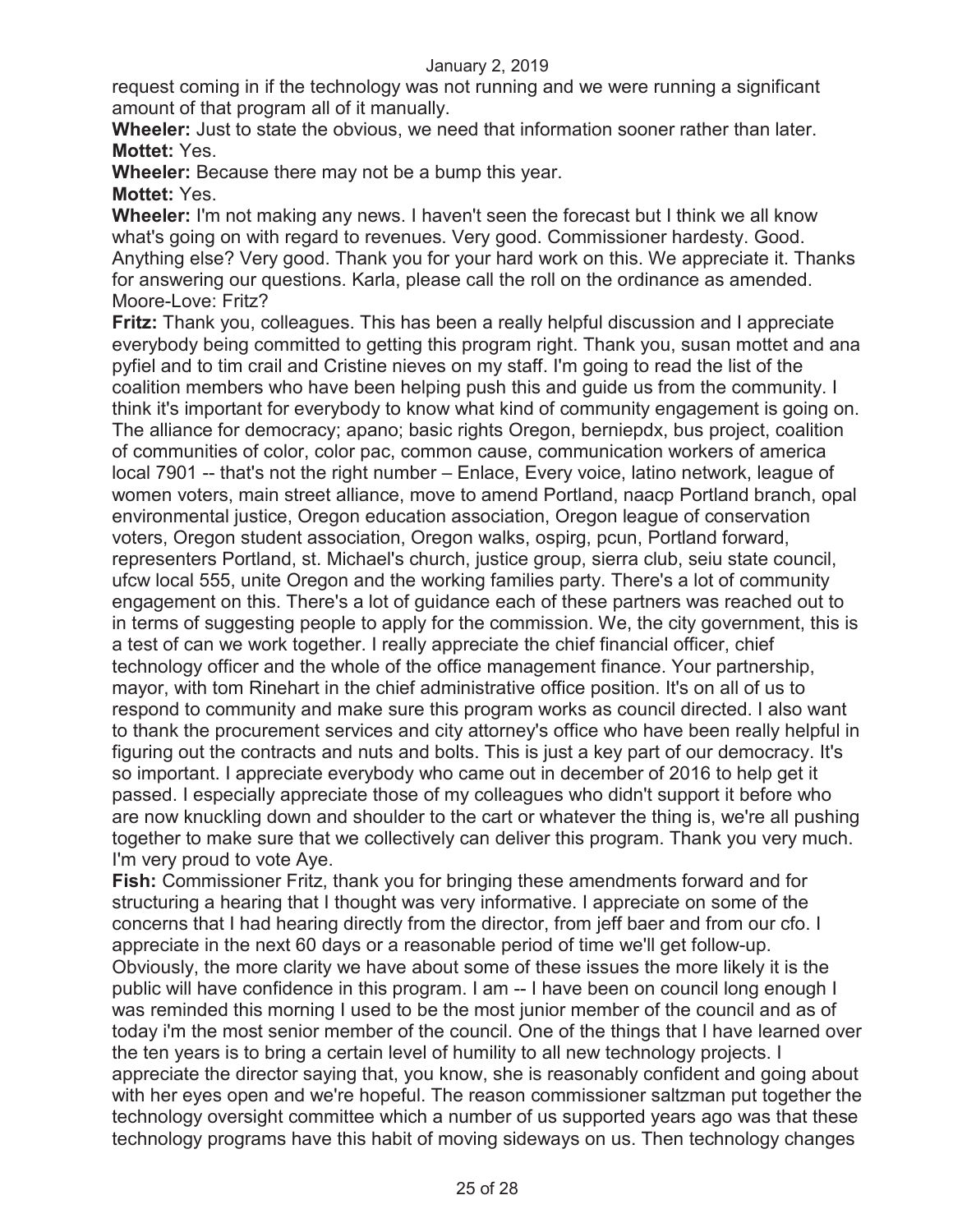and vendors change and they get more complicated and then they are bad actors out there that hack into our systems, want to get the data. I would just say that having seen a lot of well intentioned technology programs go south, I applaud you for your optimism. I also think that the mayor's question was spot on about what is your plan b, because it may need to be a serious interim plan until technology issues get worked out. This is a complicated area. This hearing has been helpful to me in understanding some of the challenges we face going forward more clearly and so I appreciate it. I'm pleased to support the amendments. Aye.

**Hardesty:** Thank you, commissioner Fritz, for your consistent leadership in moving this issue forward. It's wonderful to be on this side of the desk because otherwise I would have been on that side today testifying in support of this measure. This is a vision about who we want to be as a city. It's a vision about who has the privilege of serving on this council. I look forward to us working hard and diligently to make sure that this is implemented in a way that we, the city council members, can be proud, that we were leaders in this effort, and that the community will be proud that they have another way to serve in public office here. I can tell you that as someone who just recently went through a brutal election that small donors are not only possible but it's the democratic way. It is the way to ensure that as many voices as possible are included in this process. So I wholeheartedly vote Aye. **Eudaly:** Before I get to my remarks I want to address something that's come up a few times today. That is that I am the newly appointed president of the council. [laughter] I want -- I want to assure you. [audio not understandable] it's not a special accolade nor an earned privilege. [laughter] it's a responsibility that rotates every six months. It's simply my turn to be president of the council and stand in for the mayor when he is unavailable. But you may continue to call me president eudaly although I have to admit it makes me a little sick to my stomach to hear that. Number 2, I just want to note my short history with open and accountable elections and express my unwavering support for it. I inherited it with one of the bureaus that was assigned to me by mayor wheeler. It didn't come with any funding because it had been passed towards the ends of 2016. We diligently tried to find a home for it at both the auditor's office and Multnomah county elections. There were many, many conversations. I did my best to sweet talk both those entities and no bites. It was late in 2017 that we asked if commissioner Fritz would want to take back the project and she said yes, and so we did lose some invaluable time but i'm very hopeful that we'll be able to move forward successfully with it. Our electoral system was not designed to welcome or include regular working people. Portland city council in particular has been the province of affluent white men for most of its existence. In over 100 years only nine women and three people of color have been elected to city council and commissioner hardesty here has bumped those two meager numbers up, both those two numbers up as the first woman of color to sit on city council. In addition to racial and gender inequity, we have also seen political power concentrated in a very small area of our city. Commissioner hardesty is only the second sitting commissioner to live in east Portland for two years I was the only commissioner living on the east side of Portland. There's a point to all of this I assure you. Portland voters have made it clear that they want election reform at the county and at the city level. They want a council that's more representative of our city, which is roughly half women and around a third people of color, and there are certainly other demographics that deserve to be included and heard and I hope in future elections we'll see more of those candidates step forward. There's also growing interest in changing our form of city government to districted form. Open and accountable elections is a vital step forward whether we change our form of city government or not to leveling -- I just made up another word. That's just something I do up here every once in a while. Leveling the playing field. Commissioner hardesty, commissioner Fritz and I may each look like exceptions to the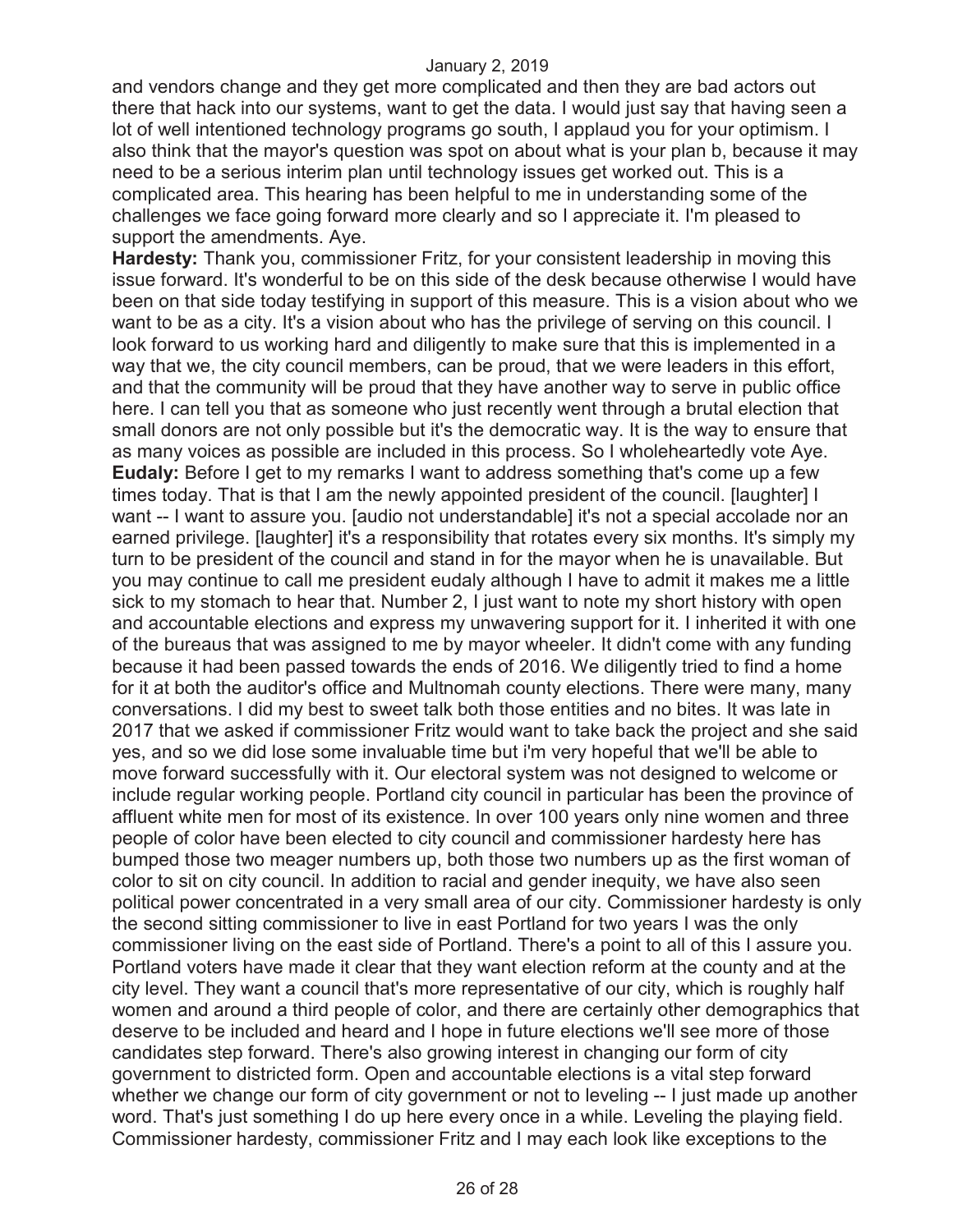rule because we're all women and we didn't necessarily come from the most conventional backgrounds for politicians. But I want to acknowledge we each had unique resources and qualifications and community connections that I think helped us get in these seats and not everyone has that. That shouldn't be necessary in order to win a seat on city council. So first and foremost thank you to commissioner Fritz and her team for taking on the responsibility for doing the hard work to get this program up and running. I'm looking forward to helping make that happen. I support allocating more resources to the program given that it was not fully funded in the '18-'19 budget year. I support having a work session this spring to help settle outstanding funding and responsibility issues. I do want to just express an ongoing concern which is where this will ultimately live. The reason we were looking for a home for it is that I want to use open and accountable funding for my next election therefore I cannot have that sitting in my office. It's conflict of interest. I think that the program may need to continue to be assigned to a commissioner's office to help overcome unforeseen obstacles and navigate difficult political questions. I'm concerned about the program -- i'm concerned about I guess the success of the program and city staff's success with it if it's assigned to them before it's fully fleshed out and stable program. I vote aye.

**Wheeler:** Well, first of all, congratulations, commissioner hardesty. You've made it through your first day. This is fantastic and what a great day it's been. [audio not understandable] first of all -- [speaking simultaneously]

**Wheeler:** Thank you,. I appreciate it. This was a great hearing. I'm just doing a little bit of a pop-up here. It's actually great to have this level of deliberation as a council when we have both the luxury of time and the ability to hear testimony and have a conversation where we can really get into the brass tacks and talk about something of purpose and meaning. First of all I want to thank commissioner Fritz. When we first started talking about this two-ish plus, maybe even three years ago when we started talking about this, I had many, many questions about this and what its future would be and you made a lot of representations and assurances about what your process would be and what the product would ultimately look like. I just want to say for the record you have lived up to that commitment to a tee. I want to personally thank you for that. Second of all, commissioner eudaly, i'll second what you said. I know that you worked tirelessly to try to find the best independent home for this project so there would not even be an appearance of conflict of interest. I want to acknowledge that I believe you did everything you possibly could and then some to ensure that that would happen. I will confess I still have questions about this program. Not about whether we should do it, not about whether it is the right path, not about whether it espouses the right values. I just have questions about implementation of this program. I think this council is going to need to continue to be very, very diligent. We heard testimony from our professional staff number one describing this as a completely new technology. If that doesn't raise the hair on the back of your neck, nothing will. That requires additional diligence and I believe commissioner Fritz and susan and others have taken steps to make sure that we have adequate oversight, that we have independent expert experienced eyes on this project to help guide us and make sure that the project doesn't go sideways. Second of all, we heard concerns expressed by the chief financial officer with respect to the timeline. I share those concerns, knowing how things tend to work when you have multiple bureaus and community engagement and a lot of outside contractual relationships I just want to say for the record I share that concern and I hope that we stay on top of this to make sure that we are adhering to a very, very unforgiving timeline. And last but not least, of course, concerns about the budget. I appreciated susan's frank responses and I appreciate that you are going to continue to be on top of this and that council will continue to get that information, that you will continue to work on contingency plans that are